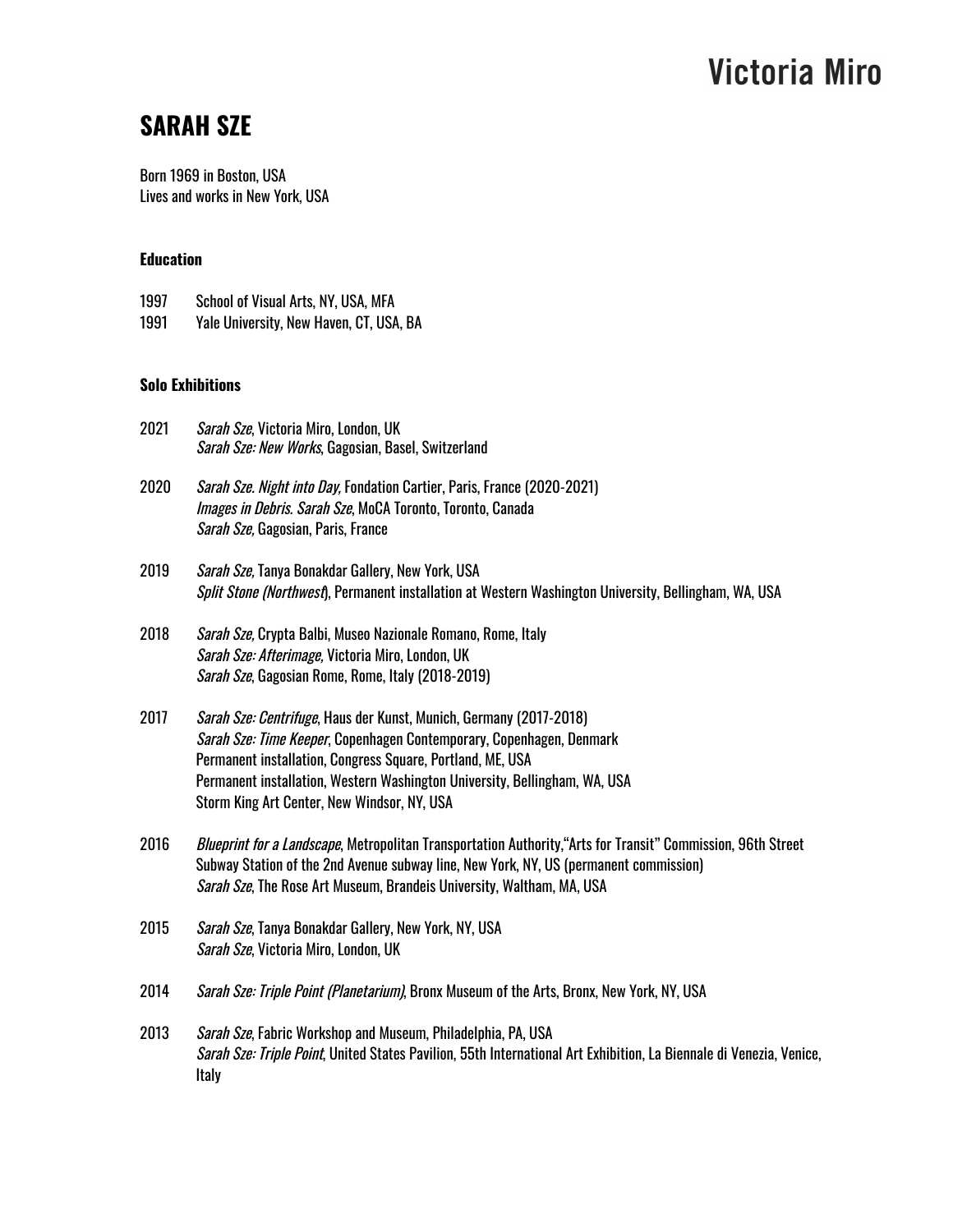- 2012 Sarah Sze, Victoria Miro, London, UK Sarah Sze, MUDAM Museum, Luxembourg
- 2011 Sarah Sze: Infinite Line, Asia Society Museum, New York, USA The Distance Where Magnets Pull, University of California San Francisco, San Francisco, USA (permanent installation) Still Life with Landscape (Model for a Habitat), The High Line, New York, USA Sarah Sze, Musée d'Art modern et d'Art contemporain, Nice, France
- 2010 Sarah Sze, Tanya Bonakdar Gallery, New York, USA Momentum and Its Conservation, Mott Haven School, New York, US (permanent installation)
- 2009 Sarah Sze: Tilting Planet, Baltic Centre for Contemporary Art, Newcastle, UK
- 2008 Sarah Sze, Maison Hermès 8F Le Forum, Tokyo, Japan
- 2007 Sarah Sze, Victoria Miro, London, UK
- 2006 Sarah Sze: A Swiftly Tilting Planet, Malmo Konsthall, Malmo, Sweden Corner Plot, Doris C. Freedman Plaza, New York, USA. A commission for the Public Art Fund Model for Interior of Corner Plot, Agassiz House, Radcliffe Yard, Cambridge, MA, USA Blue Poles, Massachusetts Institute of Technology, Cambridge, MA, US (permanent installation)
- 2005 Sarah Sze, Marianne Boesky Gallery, New York, USA An Equal and Opposite Reaction, Marion Oliver McCaw Hall of the Seattle Opera, Seattle, WA, USA (permanent installation)
- 2004 Sarah Sze: The Triple Point of Water, Fondazione Davide Halevim, Milan, Italy
- 2003 Sarah Sze: The Triple Point of Water, The Whitney Museum of American Art, New York, USA
- 2002 Sarah Sze, Museum of Fine Arts, Boston, Boston, MA, USA Grow or Die, Walker Art Center, Minneapolis, MN, USA (permanent installation)
- 2001 Sarah Sze, Center for Curatorial Studies Museum, Bard College, Annandale-on-Hudson, NY, USA Drawn, Museum of Contemporary Art, San Diego, San Diego, CA, USA
- 2000 Sarah Sze, Marianne Boesky Gallery, New York, USA
- 1999 Sarah Sze, Museum of Contemporary Art, Chicago, IL, USA Sarah Sze: Still Life with Flowers, Galerie fur Zeitgenossische Kunst, Leipzig, Germany Sarah Sze, Foundation Cartier pour l'art contemporain, Paris, France
- 1998 Sarah Sze, Institute of Contemporary Arts, London, UK Migrateurs, Musee d'Art Modern de la Ville de Paris, Paris, France
- 1997 White Room, White Columns, New York, USA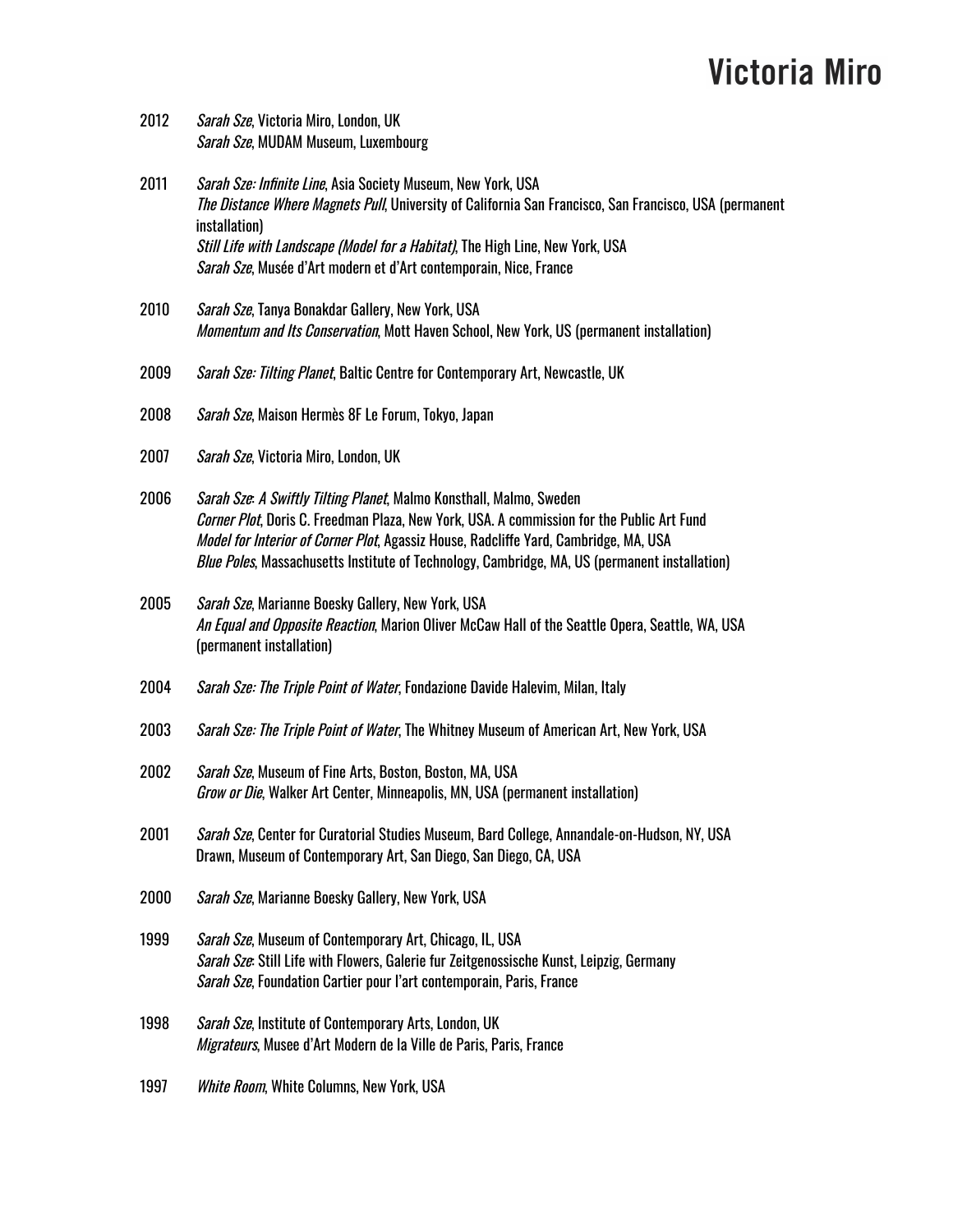#### **Group Exhibitions**

- 2022 Ruins and Fragments, Gagosian, Athen, Greece
- 2021 Stories from Storage, Cleveland Museum of Art, Cleveland, USA Off the Wall, San Francisco Museum of Modern Art, San Francisco, California, USA Sculpture en fête!, Fondation Villa Datris, Isle-sur-la-Sorgue, France Calder Now, Kunsthal Rotterdam, The Netherlands (2021-2022) On the Basis of Art: 150 Years of Women at Yale, Yale University Art Gallery, New Haven IRL, Tanya Bonakdar Gallery, New York Papillon, Metropolitan Museum of Art, New York A Journey Through Printmaking: International Printmaking Art Exhibition, CAFA Art Museum, Beijing Day and Night, Part of Common Space, Oolite Arts, Miami Beach, New Works in the Collection, Louisiana Museum, Denmark Stories from Storage, The Cleveland Museum of Art, Cleveland, OH Off the Wall, SFMOMA, San Francisco, USA Unnatural History, Herbert Art Gallery and Museum, Coventry, UK
- 2020 Artists for New York, Hauser & Wirth, New York, USA Return of the Real, Tanya Bonakdar Gallery, New York Abortion is Normal, Galerie Eva Presenhuber, New York, USA Making the Met 1870-2020, Metropolitan Museum of Art, New York, USA Critical Zones | Observatories for Earthly Politics, ZKM, Karlsruhe, Germany (2020-2022) The Gift: Open Sundays, Lunuganga Trust, Bentota, Sri Lanka .paint, MCA Chicago, Chicago, Illinois, USA Life During Wartime: Art in the Age of Coronavirus, online exhibition, USF Contemporary Art Museum, Tampa, FL, USA Hallo Köln!, Galerie Anke Schmidt, Cologne, Germany
- 2019 Surrounds: 11 Installations, MoMA, New York, USA Frieze Sculpture New York, Rockefeller Center, New York, USA Expect the Unexpected, The Lowry, Manchester, UK The social environment, Chiesa di Santa Maria delle Penitenti, Venice, Italy Sarah Sze: Seamless, Tate Modern Collection Display, London, UK
- 2018 [Syntheses](https://www.krakowwitkingallery.com/synthese-group-exhibition-2018), Krakow Witkin Gallery, Boston, [Massachusetts](https://www.google.com/maps/place/Barbara+Krakow+Gallery/@42.3521104,-71.072812,18z/data=!4m2!3m1!1s0x89e37a751f8fc22d:0x134abef11979f2df) Entangle / Physics and the Artistic Imagination, Bilbmuseet, Umeå, Sweden Liminal Encounters, Asia Society Hong Kong Center, Hong Kong Ceremonial Exhibition: Work by New Members and Recipients of Awards, American Academy of Arts and Letters, New York, USA Fondation Cartier pour l'art contemporain, A Beautiful Elsewhere, Power Station of Art, Shanghai, China SMILES WITHOUT FREEDOM, Columbia University Leroy Neiman Gallery, New York, USA
- 2017 *Time as Landscape: Inquiries of Art and Science*, Rollins Cornell Fine Arts Museum, Winter Park, FL, USA What's New? Recent Acquisitions, Wallach Division, Stephen A. Schwarzman Building - New York Public Library, New York, USA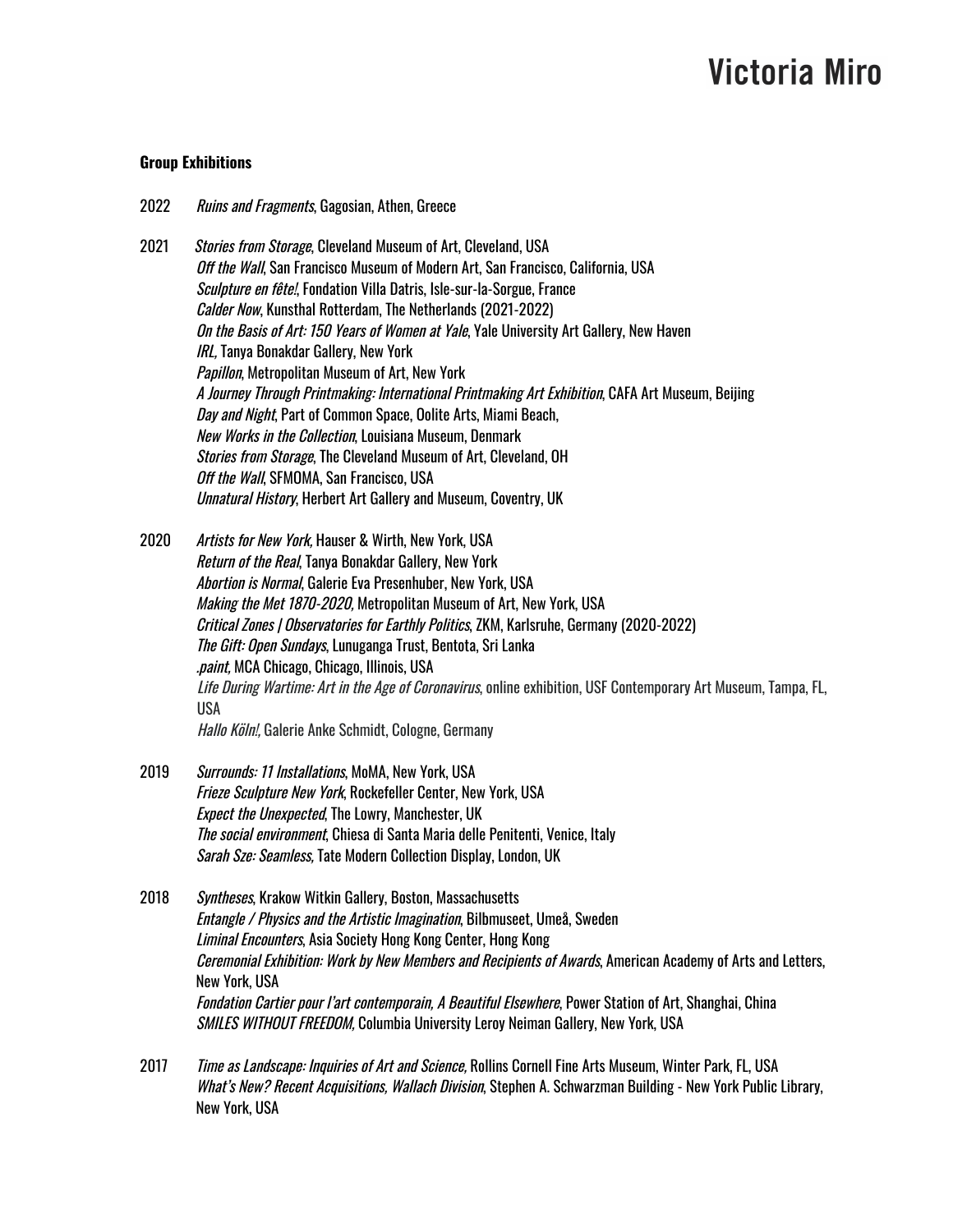The Garden – End of Times; Beginning of Times (The Present & The Future), ARoS Triennial, ARoS Aarhus Art Museum, Denmark Glasstress 2017, Palazzo Franchetti, Venice, Italy The Times, The Flag Art Foundation, New York, NY, USA DRAW/Boston, Bakalar & Paine Gallery, Massachusetts College of Art and Design, Boston, MA, USA New Acquisitions, Institute of Contemporary Art Boston, Boston, MA, USA Deep Cuts: Contemporary Paper Cutting, Currier Museum of Art, Manchester, NH, USA Highlights: La collection de la Fondation Cartier pour l'art contemporain, SeMA, Seoul Museum of Art, Seoul, Korea

2016 *For time is the longest distance between two places*, Musée d'art contemporain de Montréal, Montréal, Canada The Present Order, Stiftung Galerie für Zeitgenössische Kunst Leipzig, Germany Protest, Victoria Miro, London, UK Sculpture en Partage, Villa Datris, Isle-sur-la-Sorgue, France GLOBAL: Reset Modernity!, curated by Buno Latour, ZKM | Center for Art and Media, Karlsruhe, Germany Don't Look Back: the 1990s at MOCA, The Geffen Contemporary at MOCA, Los Angeles, USA

2015 1st Asia Biennial / 5th Guangzhou Triennial, Guangdong Museum of Art, Guangzhou, China Forces in Nature, Victoria Miro, London, UK Archi-Sculpture, Villa Datris, Isle-sur-la-Sorgue, France Lines of Tangency, Museum of Fine Arts, Ghent, Belgium All the World's futures: The Last Garden (Landscape of Events Suspended Indefinitely), 56th International Exhibition of Contemporary Art, Venice Biennale, Venice, Italy

- 2014 DRAW: Mapping Madness, Inside Out Art Museum, Beijing, China The Bigger Picture: Work from the 1990s, Tanya Bonakdar Gallery, New York, NY, USA Vivid Memories, Fondation Cartier pour l'art contemporain, Paris, France
- 2013 The Distaff Side, The Granary, Sharon, Connecticut, USA, 2013-2014 Still Life with Landscape, Ekebergparken Sculpture Park, Oslo, Norway (permanent installation) Poetique d'objects / Object Poetics, Lieu d'Art et Action Contemporaine (LAAC), Dunkerque, France

2012 *Fast Forward: Modern Moments 1913-2013*, High Museum of Art, Atlanta, Georgia, USA Decade: Contemporary Collecting 2002-2012, Albright Knox Art Gallery, Buffalo, NY, USA Misled by Nature: Contemporary Art and the Baroque, Art Gallery of Alberta, Canada; Museum of Canadian Contemporary Art, Toronto, Canada You, Your Shadow and the Sun, Anderson Gallery, Virginia Commonwealth University, School of the Arts, Richmond, VA, USA

- 2010 Contemplating the Void: Interventions in the Guggenheim Museum Rotunda, Guggenheim Museum, New York, USA Transformative, Museum of Contemporary Art, Tokyo, Japan Multiple Pleasures: Functional Objects in Contemporary Art, curated by Nathalie Karg/Cumulus Studios, Tanya Bonakdar Gallery, New York, USA
- 2009 *The Spectacle of the Everyday*. 10<sup>th</sup> Biennale de Lyon (curated by Hou Hanru), Lyon, France (2009-2010) *Hundred Stories about Love*, 21<sup>st</sup> Century Museum of Contemporary Art, Kanazawa The Collection, Victoria Miro Gallery, London, UK
- 2008 *International 08: Made Up*, Liverpool Biennial, Liverpool, UK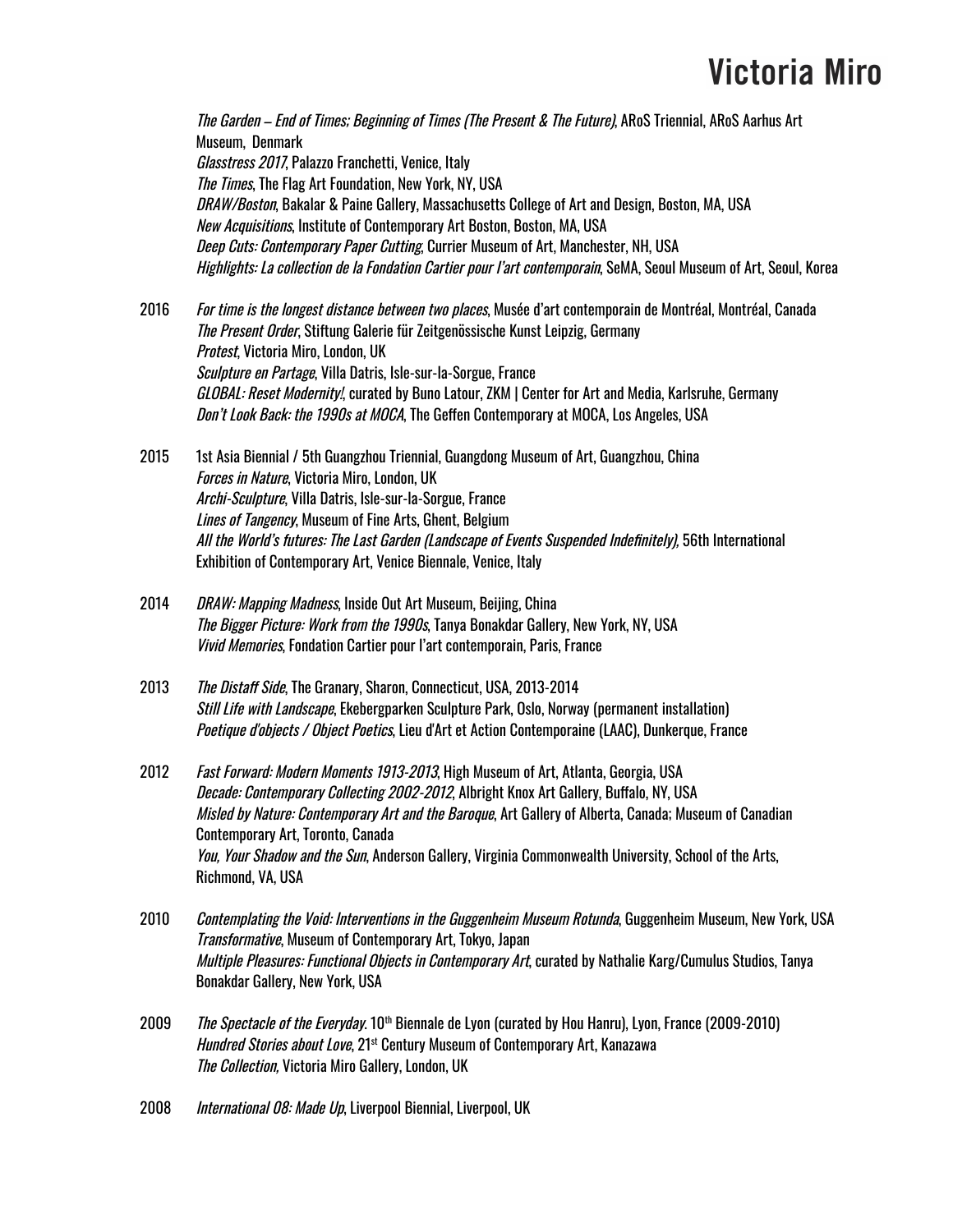Landscope, Galerie Thaddaeus Ropac, Paris, France Artists in Depth: Works from the MCA Collection, Museum of Contemporary Art, Chicago, US

- 2007 Not For Sale, PS1 Contemporary Art Center, Long Island City, NY, USA Atelier Calder, The French Embassy, New York, USA
- 2006 Collection of the Fondation Cartier pour l'art contemporain at MOT Tokyo, Museum of Contemporary Art in Tokyo, Tokyo, Japan Selections from the LeRoy Neiman Center for Print Studies, Columbia University, Marianne Boesky Gallery, New York, USA The Paper Sculpture Show (touring), Austin Museum of Art, TX, USA, Contemporary Arts Center, Cincinnati; Atlanta Contemporary Art Center, Atlanta, USA
- 2005 Swarm, The Fabric Workshop and Museum, Philadelphia, USA The Fluidity of Time: Selections from the MCA Collection, Museum of Contemporary Art, Chicago, USA Artists & Prints: Masterworks from the Museum of Modern Art, MOMA, New York, USA The Paper Sculpture Show (touring), Purdue University Galleries, West Lafayette, IN, US; University of Virginia Art Museum, Charlottesville, VA, USA; Coral Springs Museum of Art, Coral Springs, FL, USA; Legion Arts, Cedar Rapids, IA, USA; Art Interactive, Boston; Memorial Art Gallery, University of Rochester, New York, USA

2004 *The Paper Sculpture Show* (touring), Dunlop Art Gallery, Regina, Saskatchewan, Canada; Salina Art Center, Salina, KS; Orange County Museum of Art, Newport Beach, CA, USA; The Ballroom, Marfa, TX; Gallery 400, University of Illinois at Chicago, Chicago, USA The Encounters in the 21<sup>st</sup> Century, Polyphony - Emerging Resonances, 21st Century Museum of Contemporary Art, Kanazawa, Japan Beginning Here: 101 Ways, School of Visual Arts, New York, USA Seeing Other People, Marianne Boesky Gallery, New York, USA State of Play, Serpentine Gallery, London, UK

- 2003 *World rush 4 artists*, National Gallery of Victoria, Melbourne, Australia Reflection: Seven Years in Print, The LeRoy Neiman Center for Print Studies, Miriam and Ira D. Wallach Art Gallery, Columbia University, New York, USA The Moderns, Castello di Rivoli, Turin, Italy The Paper Sculpture Show, Sculpture Center, New York, US;Regina Gouger Miller Gallery, Carnegie Mellon University, Pittsburgh, PA; DiverseWorks, Houston, TX; Contemporary Art Center of Virginia, Virginia Beach, VA; Hunter Museum of American Art, Chattanooga, TN, USA
- 2002 Penetration, Marianne Boesky Gallery, New York, USA Artist to Artists: A Decade of The Space Program, The Marie Walsh Sharpe Art Foundation, Ace Gallery, New York, USA 177<sup>th</sup> Annual: An Invitational Exhibition, National Academy of Design, New York, USA *Cidades: 25<sup>th</sup> Bienal de São Paulo* (Curated by Alfons Hug), Iconografias Metropolitanas, São Paulo, Brazil
- 2001 The Americans- New Art, Barbican Centre, London, UK Let's Get to Work, Susquehanna Art Museum, Harrisburg, PA, USA 010101: Art in Technological Times, San Francisco Museum of Modern Art, San Francisco, USA Bo01 City of Tomorrow, European Housing Expo, Malmo, Sweden Contemporary Art Commissions at the Asia Society and Museum, Asia Society and Museum, New York, USA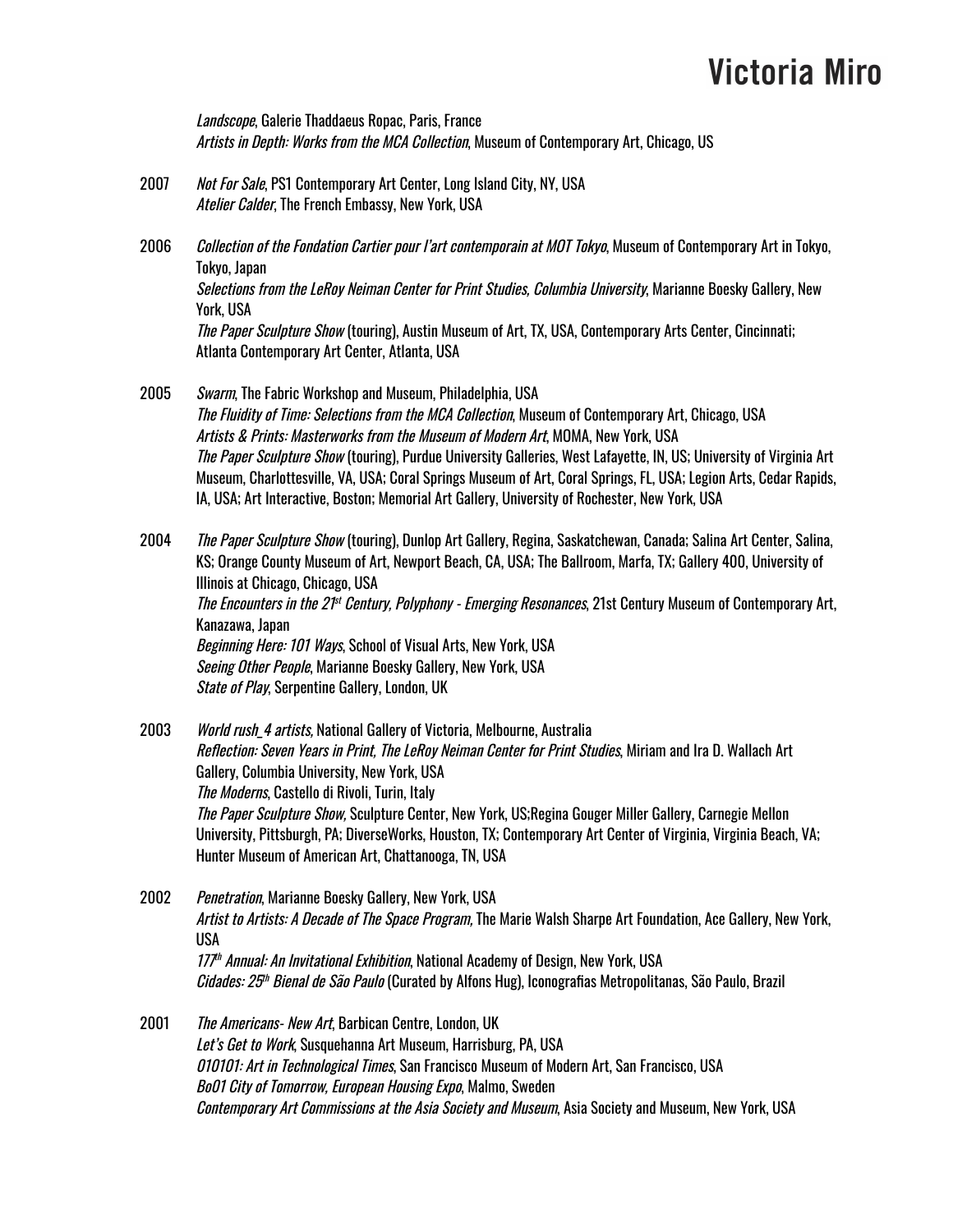- 2000 Marianne Boesky Gallery, New York, USA 2000 Whitney Biennial, The Whitney Museum of American Art, New York, USA La Beauté, Mission pour la célébration de l'an 2000 (Curated by Jean de Loisy), Avignon, France
- 1999 <sup>th</sup> International Exhibition of Contemporary Art , curated by Harald Szeemann, Venice Biennale, Venice, Italy The Carnegie International 1999-2000, curated by Madeline Grynsztejn, Carnegie Museum of Art, Pittsburgh, US
- 1998 Berlin/Berlin, Berlin Biennial, curated by Klaus Biesenbach, Nancy Spector, and Hans-Ulrich Obrist, Akademie der Kunste, Germany Deep Thought, Part II, Basilico Fine Arts, New York, USA Stamford, CT, The Whitney Museum of American Art at Champion, *Where: Allegories of Site in Contemporary Art* Marianne Boesky Gallery, *People, Places, and Things*, New York, US; Casino Luxembourg – Forum d'art contemporain, Manifesta 2, European Biennial of Contemporary Art PS1 Contemporary Art Center, *Construction Drawing*, Long Island City, NY, USA
- 1997 Migrateurs, Museé d'art moderne de la Ville de Paris, France Cities on the Move, curated by Hou Hanru and Hans-Ulrich Obrist, The Vienna Secession, Austria; Musée d'art Contemporian Bordeaux; Louisiana Museum, Denmark; Hayward Gallery London, UK Some Young New Yorkers, curated by Klaus Biesenbach and Alanna Heiss, PS1 Contemporary Art Center, Long Island City, NY, USA Drawings and Paintings, Wooster Gardens, New York, USA The Name of the Place, curated by Laurie Simmons, Casey Kaplan Gallery, New York, USA School of Visual Arts, curated by Tommy Lannigan-Schmidt, Visual Arts Gallery, New York, USA New York Area MFA Exhibition, College Art Association, Hunter College Fine Arts Building, New York, USA
- 1996 SoHo Annual, curated by Michael Brenson, Susan Hort, Robert Storr and Simon Watson), Pratt Artist's League, 420 West Broadway Building, New York, USA

#### **Awards and Residencies**

- 2017 Honoree, National Academy Museum and School, New York, USA
- 2016 Louise Blouin Foundation Award
- 2014 Amherst Honorary Degree, Doctor of the Arts, Honoris Causa School of the Museum of Fine Arts, Boston, Medal Award
- 2013 US Representative for the Venice Biennale Inducted into the National Academy
- 2012 American Federation of the Arts Cultural Leadership Award Laurie M. Tisch Award for civic responsibility and action and significant leadership in education, arts, culture, civic affairs and/or health AICA Award for Best Project in a Public Space, Sarah Sze, Still Life with Landscape (Model for a Habitat), The High Line, New York, NY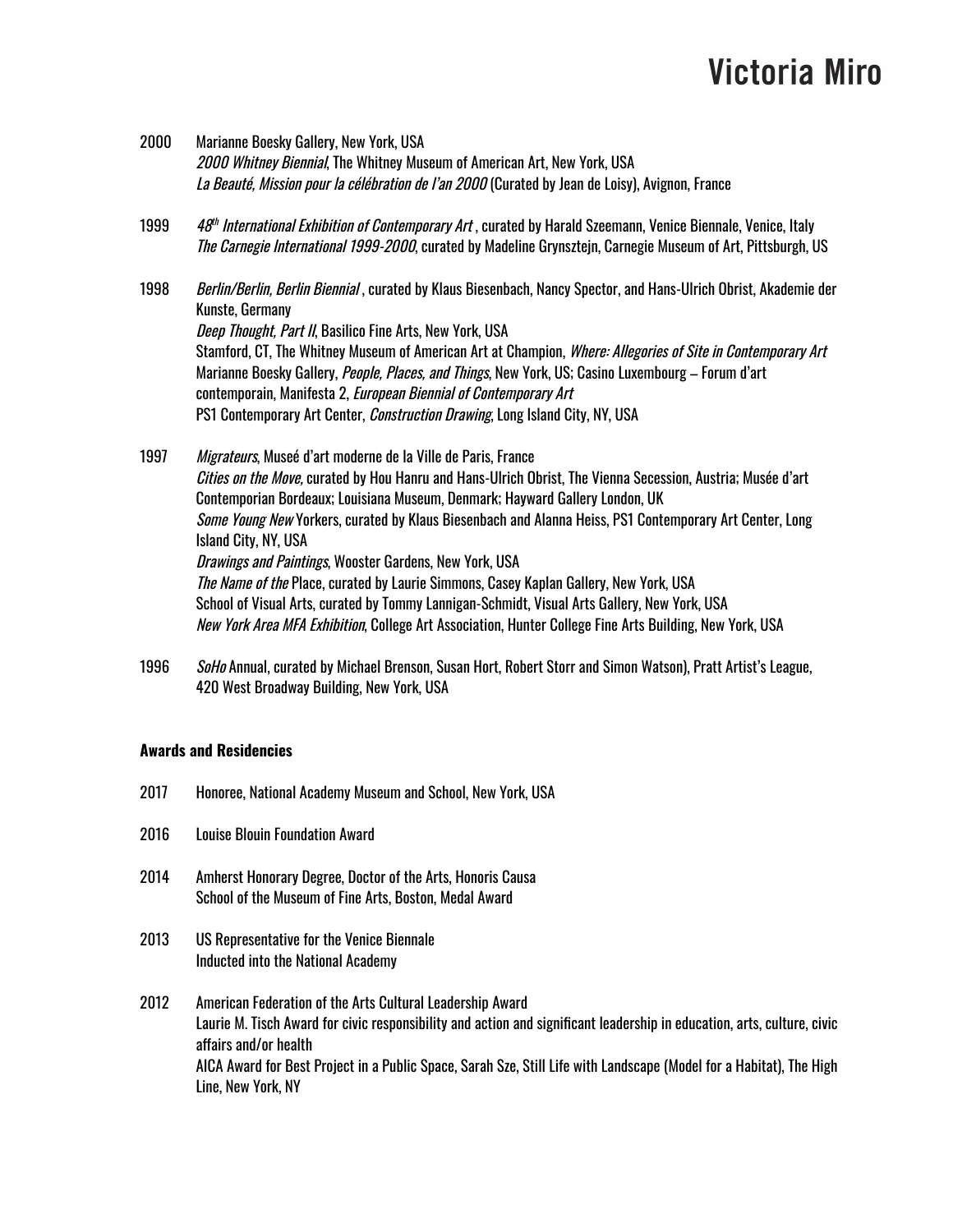| 2005 | <b>Radcliffe Institute Fellow</b>                                                                                                   |
|------|-------------------------------------------------------------------------------------------------------------------------------------|
| 2003 | <b>MacArthur Fellow</b><br>Lotos Club Foundation Prize in the Arts                                                                  |
| 2002 | Atelier Calder Residency, Saché, France                                                                                             |
| 1999 | <b>Louis Comfort Tiffany Award</b>                                                                                                  |
| 1997 | The Marie Walsh Sharpe Foundation Studio Residency, New York, USA<br>Rema Hort Mann Foundation Award<br>Paula Rhodes Memorial Award |
| 1996 | <b>School of Visual Arts Graduate Fellowship</b>                                                                                    |

#### **Selected Projects / Commissions**

| 2022 | <i>Shattered Sphere</i> , Congress Square Park, Portland, Maine, USA                                                                                 |  |
|------|------------------------------------------------------------------------------------------------------------------------------------------------------|--|
| 2021 | <i>Double Horizon</i> , Moscone Center, San Francisco, California, USA<br><i>Fallen Sky</i> , Storm King Art Center Commission, New Windsor, NY, USA |  |
| 2020 | <i>Congress Square Public Art Commission</i> , Congress Square, Portland, USA<br><i>Shorter than the Day</i> , Terminal B, Laguardia, New York, USA  |  |
| 1999 | Other Rooms, Other Voices, radio project with audio works by artists,                                                                                |  |

### Swiss National Radio Broadcast, Channel 2, curated by Daniel Kurjakovic

### **Selected Press**

| Pottier, Marc, Les écosystèmes de Sarah Sze modélisent la complexité du réel. Singulars, March 16 2021 [online]           |
|---------------------------------------------------------------------------------------------------------------------------|
| Diederichsen, Diedrich, <i>Critical Zone</i> s, Artforum, March 2021 [print]                                              |
| van Straaten, Laura, At Storm King, 2 New Works Faced a Challenging Birth, The New York Times, 20 May 2021                |
| [online]                                                                                                                  |
| Niera, Juliana, <i>Sarah Sze embeds mirrored installation into Storm King Art Centre's Landscape</i> , designboom, 1 July |
| $2021$ [online]                                                                                                           |
|                                                                                                                           |

2020 Compton, Nick, Reality Check, Artist Sarah Sze explores the shadowy spaces between physical and digital worlds, Wallpaper\*, November 2020 [online and print] Smyth, Diane, Sarah Sze makes sense of time and space, Apollo, October 27 2020 [online] Dickson, Andrew, Sarah Sze's cosmic constellation: 'It could be dashed away at any moment', The Guardian, October 26 2020 [online] Samaha, Barry, Sarah Sze's New Exhibition Explores Notions of Time and Space, Harper's Bazaar, September 29 2020 [online] Sheets, Hillary M., "Artists to Transform La Guardia Airport", The New York Times, March 5 2020 [online]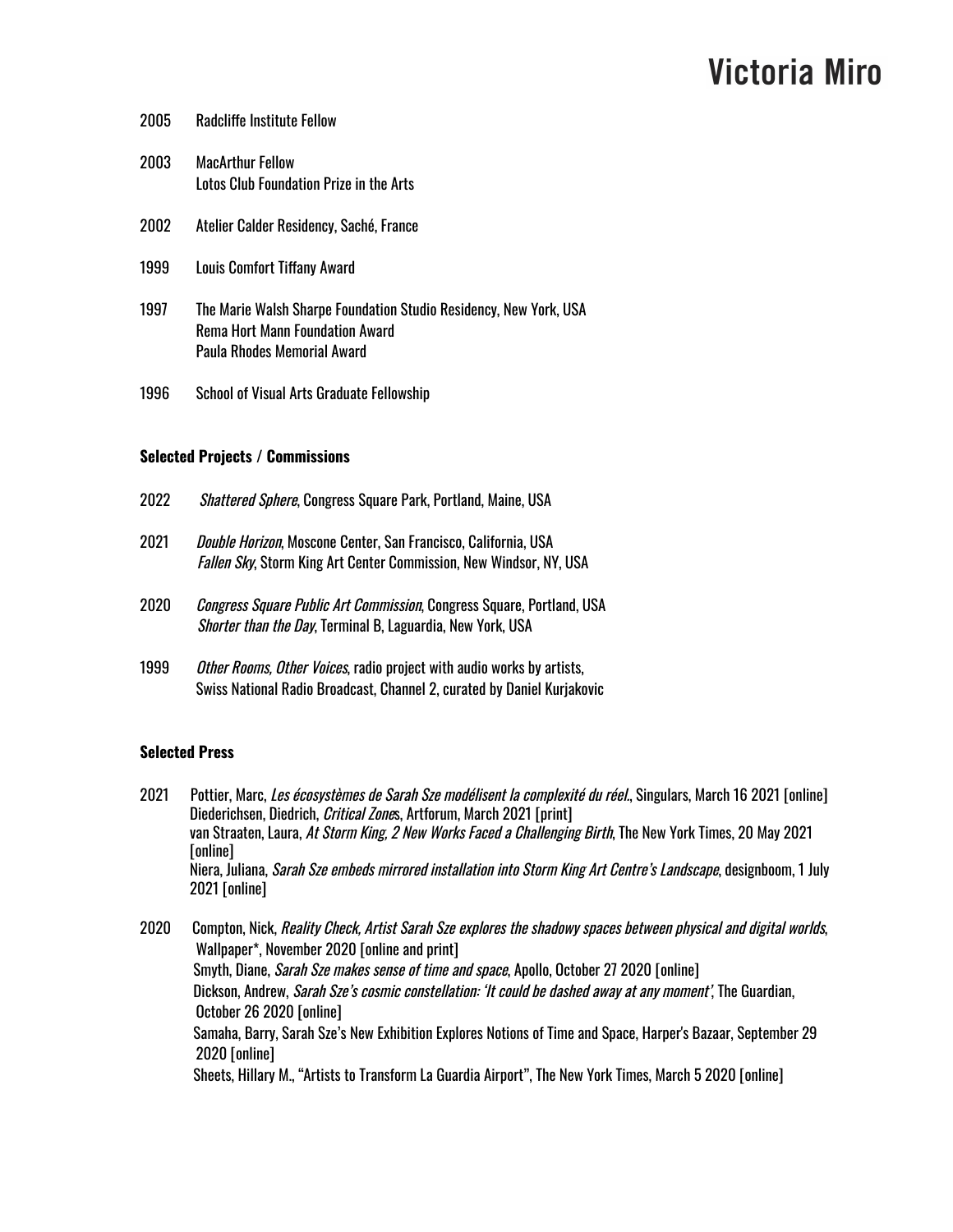Gural, Natasha, "Artist Sarah Sze Leads Gagosian's Ambitious New Online Art Space As World's Largest Gallery Redefines How We View And Buy", Forbes, April 6 2020 [online]

2019 Stapley-Brown, Victoria, "In Pictures: Frieze Sculpture takes over Rockerfeller Centre in New York", The Art Newspaper, April 26 2019 [online] Hamilton, Diana, "Sarah Sze and the Rhetorical Power of Fire", Frieze, October 4 2019 Urist, Jacoba. "The Secret Studio Practice of Sarah Sze", Cultured, September 18, 2019 [online] Berman, Liddy, "Frieze Sculpture Touches Down in Rockefeller Plaza for Its Inaugural New York Edition", Architectural Digest, April 29 2019 [online] Gilbert, Alan. "Sarah Sze's Gleaming, Ephemeral Universe", Hyperallergic, October 5, 2019 [online] Hamilton, Diana. "Sarah Sze and the Rhetorical Power of Fire", Frieze, October 4, 2019 [online] Avgikos, Jan. "Sarah Sze", The Brooklyn Rail, October 2, 2019 [online] Scott, Andrea K. "At the Galleries", The New Yorker, September 23, 2019 [print] [online] Indrisek, Scott. "Back to school: the eight shows not to miss in New York this month, Art Basel, September 18, 2019 [online] "Sarah Sze", The Wall Street Journal, September 17, 2019 [online] Smith, Roberta. "New York Galleries: What to See Right Now", The New York Times, September 11, 2019 [print] [online] Goldstein, Caroline. & Cascone, Sarah. "21 gallery Shows You Won't Want to Miss in New York This Fall, From Amy Sherald's Star Turn to a Historic Cuban Artist's US Debut", Artnet News, September 3, 2019 [online] Egan, Jennifer. "Novelist Jennifer Egan on the 'Feverish World' of Sarah Sze", Frieze, January 31, 2019 [online] [print] 2018 Killip, Sophie "Gagosian Rome Presents New Works by Sarah Sze" Curial Design, December 12, 2018 Zamboni, Isabella "The Randomness of All These Things Is Actually Really Precise: Sarah Sze" Mousse, November 21, 2018 Marchetti, Silvia "Sarah Sze's alchemic wonders shake the Eternal City" Wallpaper, October 25, 2018 Robertson, Emma "Sarah Sze: "How Do We Breathe Life Into Objects?" The Talks, October 24, 2018 Aidi, Sara "Storm King to Add a New Commission to Its Permanent Collection" New York Times, October 9, 2018 Homes, A.M. "New Masters," Vanity Fair, March 2018 Ray, Sharmistha. "Everything you missed from New York's Edition of the Frieze Art Fair 2018," Elle India, 6 May 2018 Victoria Miro opens exhibition of works by Sarah Sze, Art Daily, International, 9 June 2018 Things to do in London this week, Evening Standard, 11 June 2018 American artist Sarah Sze pulls apart her creative process, Wallpaper\*, 14 June 2018 'I don't do Twitter. There's enough information in my head already', The Observer, The New Review, 7 June 2018 The New York artist on her new London show, her friendship with Zadie Smith and avoiding social media, The Guardian, 16 June 2018 Sarah Sze Paints a Picture, Elephant, 30 June 2018 2017 Vannesa Thorpe, *Sarah Sze: 'I want people to stop and look at my art'*, The Guardian, June 2017

Sarah Sze, How I Solved It: The Problem of Suspense, The New Yorker, May 2017 Nick Compton, Shard lines: Sculptor Sarah Sze makes <sup>a</sup> sharp turn to glass at Berengo Studio in Murano, Wallpaper\*, May 2017 Tina Kukielski, Art21 News Roundup: Sarah Sze Transforms Your Commute, art21, April 2017 Koa Beck, Artist in Residence, Vogue, March 2017 Allison Meier, From Chuck Close to Sarah Sze, <sup>a</sup> Ride Through the Art of the Second Avenue Subway, Hyperallergic, January 2017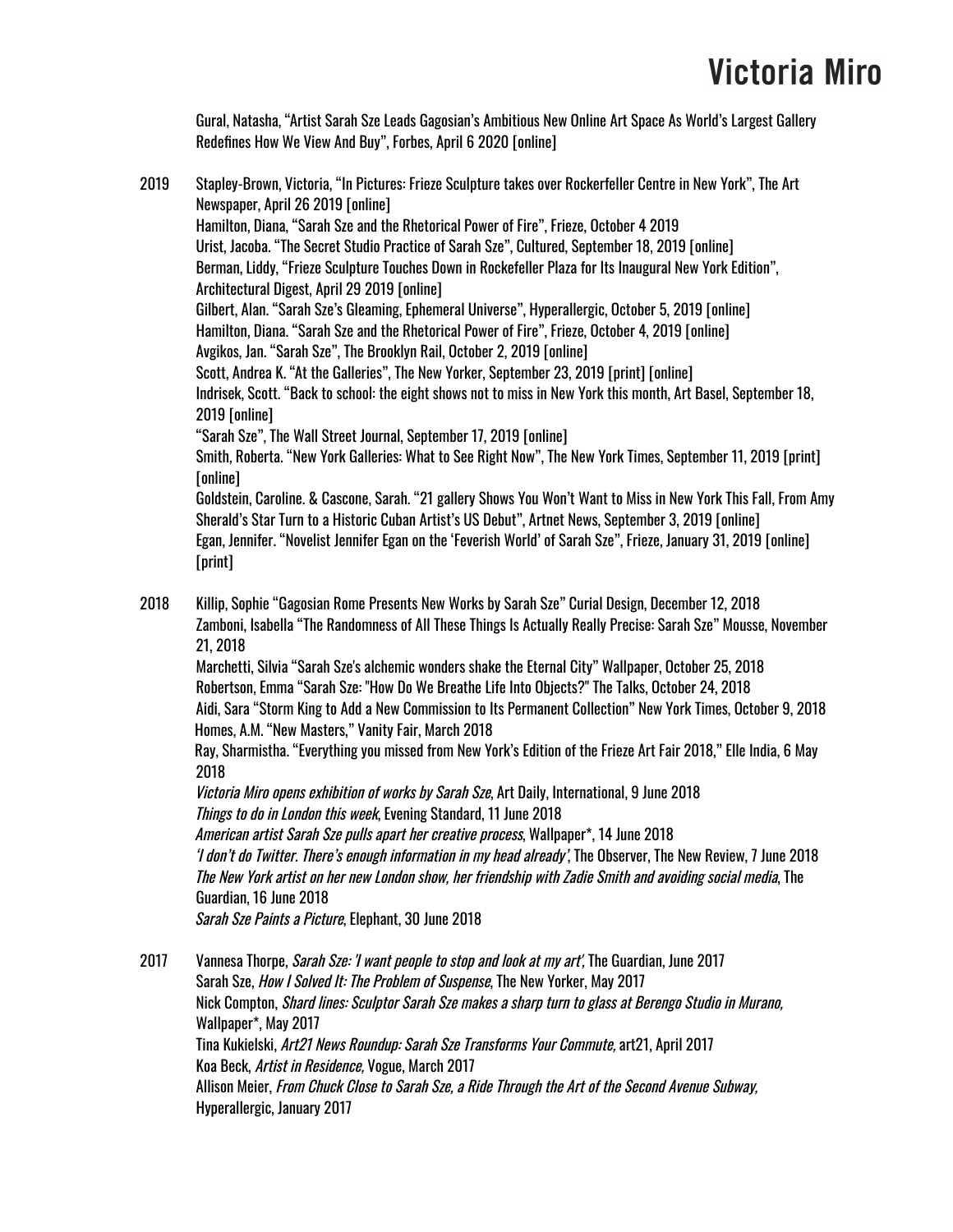2016 Dodie Kazanjian, Radical Equals, Vogue, May 2016 Why Sarah Sze's words are as intricate as her art, Phaidon Online, April 2016 At the Rose Art Museum, Sarah Sze is taking her time, The Boston Globe, September 2016 Rose opens to enthusiastic art fans, The Justice, September 2016 Sarah Sze and Paul McCarthy return to the 90s, Phaidon, March 2016 2015 Louisa Buck, Sarah Sze: modelling time and space, The Telegraph Luxury, 6 March 2015 Robin Pogrebin, Sarah Sze Aims for Precise Randomness in Installing Her Gallery Show, the New York Times, 23 August 2015 Harriet Landseer, *Paper, Scissors, Rock – Sarah Sze at Victoria Miro*, Randian, 3 March 2015 Anna Dick, A Conversation with Sarah Sze, Ocula, 4 February 2015 Nick Compton, Sarah Sze takes over London's Victoria Miro Galleries with <sup>a</sup> two-pronged show about time and space, Wallpaper\*, 3 February 2015 Sarah Sze on how to make sense of your life, Phaidon, 2 February 2015 Amanda Song, *Ethnographic Surrealiasm: Sarah Sze's Fieldwork*, Elephant, Winter 2015 Volk, Gregory, *Sarah Sze*, Art in America, December 2015, pp. 134-134 Reviews in Brief: Sarah Sze. Blouin Modern Painters, December 2015, p. 108 Herriman, Kat. *Sarah Sze*, Cultured, Winter 2015. p. 190-191 Beckenstein Joyce. *Sarah Sze*, The Brooklyn Rail, November 5, 2015 Vainsencher, Gabriela. The Measured Precariousness of Sarah Sze, Hyperallergic, October 16, 2015 Wouk Almino, Elisa. *Connecting the Lines Between Gego and Sarah Sze*, Hyperallergic, October 14, 2015 Bronson, Ellie. *Cosmos of the Quotidian: Sarah Sze at Tanya Bonakdar*, artcritical.com, October 13, 2015 Plagens, Peter. Art Review: Sarah Sze, McArthur Binion and Dana Schutz. Abstraction, on canvas and in space, The Wall Street Journal, October 9, 2015. Indrisek, Scott. 5 Must-See Gallery Shows in New York: Sarah Sze, Julia Bland, and More, Blouin Artinfo, October 9, 2015. Critics' Pick. Sarah Sze, Time Out New York, September 30, 2015. Tarmy, James. *The 10 Gallery Shows You Need to Pay Attention to This Fall*, Bloomberg Business, September 11, 2015. The Editors of ARTnews. 9 Art Events to Attend in New York City This Week, ARTnews, September 8, 2015 Zeci, Clara. Sarah Sze Gets Intricate at Tanya Bonakdar Gallery This Fall, Artnet News, September 1, 2015 2015 Fall Art Preview: The 28 New York Exhibitions Everyone Should See, Artnet News, August 28, 2015 Pogrebin, Robin. *The Art Behind the Art Of a Gallery Installation*, The New York Times, August 24, 2015. p. C1 Adam, Alfred Mac. SARAH SZE AT TANYA BONAKDAR, ARTNEWS, October 30 2015 2014 Destins D'Artistes: Sarah Sze, Cartier No.36, 2014 [FR] Rosenberg, Karen. *In Slender Filaments, a Cosmos Distilled*, The New York Times, August 15, 2014, p. C22. Hachadourian, Araz. A Planetarium of Old Socks and Q-tips, wnyc.org, July 20, 2014 Vogel, Carol. Sarah Sze in the Bronx, The New York Times, June 27, 2014, p. C20. Che, Jenny. *Observing and Artists Universe of Things*, The Wall Street Journal, June 27, 2014. Wall Street Journal Magazine. *The Columnists*, May 2014, p.36 Linnert, Nicolas. Critic's Pick: Sarah Sze: The Fabric Workshop and Museum, Artforum, March 26, 2014 Panero, James. *Gallery Chronicle: A Survey of Philadelphia's Art Scene*, The New Criterion, March 2014 Hamer, Katy. New York Tales: Sarah Sze, Flash Art. January – February 2014 Goodden, Sky. Review: Scrap Metal Pulls Meaning from Form, Artinfo, January 16, 2014. Douglas, Sarah. 'A Laboratory for Art's Creation': Sarah Sze at the US Pavilion in Venice, Gallerist NY, 28 May 2014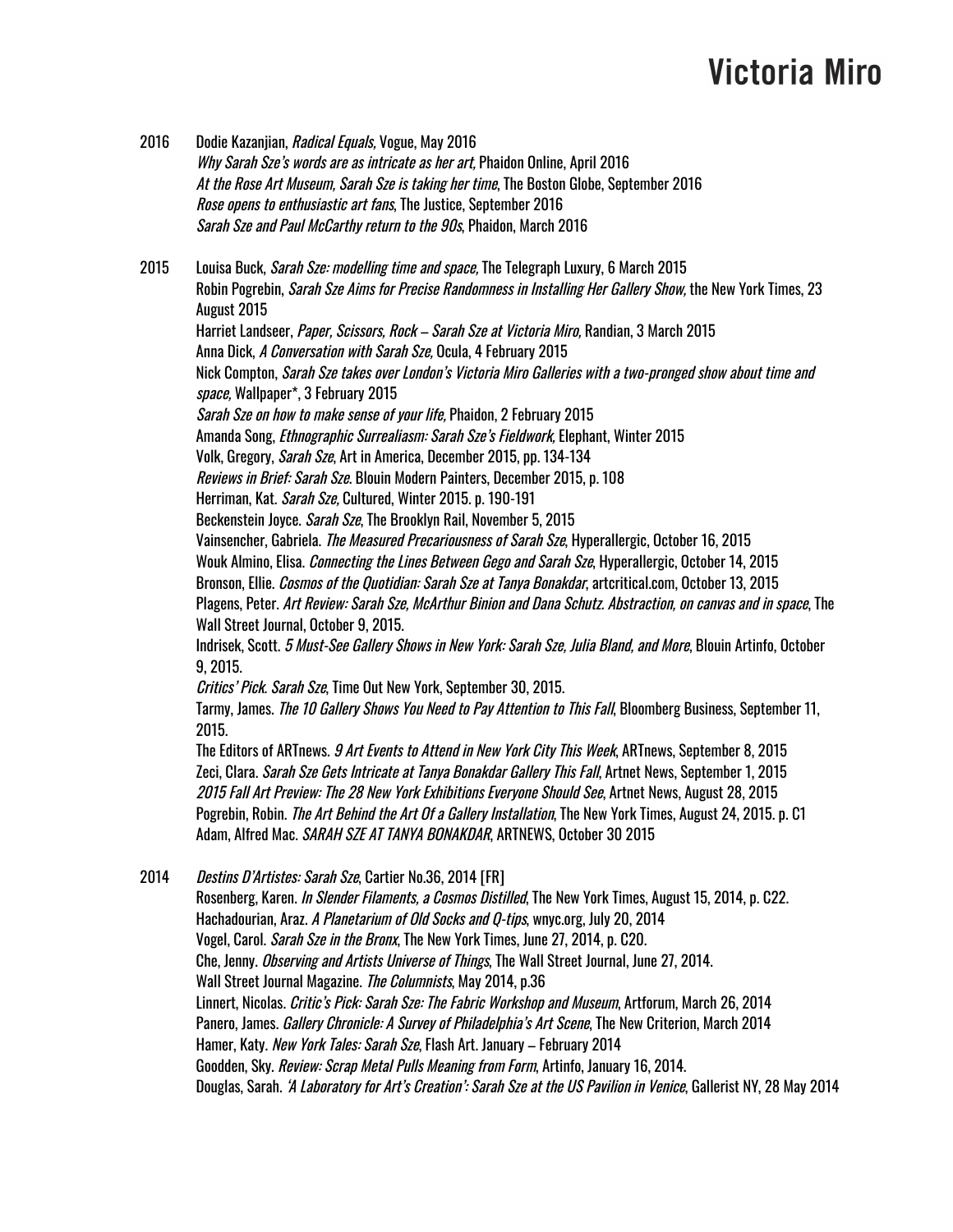2013 Benjamin H. D. Buchloh, *The Entropic Encyclopedia*, Artforum, September 2013 Dan Fox, The US Pavilion, Frieze, September 2013 Tom Parrett, TMI covers the Venice Biennale, TMI Arts Page, 28 June 2013 Louisa Buck, *Space invader*, The Art Newspaper, June 2013 Gloria Vallese, *Triple Point – Sarah Sze at the US Pavilion*, Finnegans, June 2013 Rirkrit Tiravanija and Sarah Sze, Thing Theories: Rirkrit Tiravanija talks with Sarah Sze about "Triple Point," 2013, her project for the United States Pavilion at the 55<sup>th</sup> Venice Biennale, Artforum, Summer 2013 Alistair Sooke, *Venice Biennale 2013: National pavilions round-up*, The Telegraph, 30 May 2013 Carol Vogel, *Sarah Sze: The Stones of Venice*, The New York Times, 29 May 2013 Blood, Anne. *Sarah Sze: The Fabric Workshop and Museum*, Studio International, December 22, 2013 Crimmins, Peter. Sculptor Sarah Sze brings exploration of landscapes to Philly. Newsworks, December 14, 2013 Maloney, Jennifer. *Five Objects to Warm up a Trip to Frieze*. The Wall Street Journal, May 11, p. C16 Sutton, Benjamin. Sze and Mehretu Acquisitions Sharpen the High Museum's Focus on Women Artists. Artinfo.com, May 21 2013 Davis, Ben. *Carey Lovelace on Sarah Sze's Venice Biennale Show*. Blouin Artinfo, May 22 2013 Andersen, Kurt. Sarah Sze and the Venice Biennale, Studio 360, May 24 2013 Douglas, Sarah. *A Laboratory for Art's Creation: Sarah Sze at the U.S Pavilion in Venice*. GalleristNY, May 28 2013 Gayford, Martin. *Venice Biennale Mixes Russian Gold, U.S Scrapyard*. Bloomberg Business Week, May 28 2013 Gopnik, Blake. America Swamped by its Plenty. The Daily Beast, May 29 2013 Ed. 55th International Art Exhibition- la Biennale di Venezia. Sarah Sze- U.S Pavilion. Sounds like Venice, May Cinelli, Joshua. Fostering Creative Expression at the Venice Biennale. Ford Foundation, May 29 2013 Ed. Artsy. Sarah Sze: Improvisation. Art 21, May 29 2013 Ed. Sarah Sze's Stones of Venice. Corridor 47, May 29 2013 Forbes, Alexander. In Venice, Sarah Sze's Subtle U.S. Pavilion Defies Its Context. Blouin Artinfo, May 29 2013 Miller, Phill. *Imagination runs wild in the magic of Venice*. The Herald Scotland, May 29 2013 Ed. Encyclopedic Knowledge. Art Forum, May 29 2013 Conley, Kevin. The stars of the Venice Biennale, past and present, take the stage. Town and Country, May 30 2013 Dollaghan-Campbell, Kelsey. The Sculptor who'll represent America in the Art World's Battle Royale. Gizmodo, May 30 2013 Ed. Sarah Sze Represents the U.S at the Venice Art Biennale 2013. Designboom, May 30 2013 Crow, Kelly. Venice: 5 Artists to Watch. The Wall Street Journal, May 30 2013 Vogel, Carol. At Venice Biennale, Sarah Sze's 'Triple Point.' The New York Times, May 30 2013 Barry, Colleen. 55th Venice Biennale Celebrates the Outsider. Salon, May 31 2013 Johnson, Paddy. *Triple Point: Sarah Sze at The United States Pavilion*. Art FCity, May 31 2013 Ed. Les 10 pavillons les plus attendus. Beaux Arts Magazine, June issue, p. 81 Solway, Diane. *From the 55th Annual Venice Biennale*. W Magazine, June 2013 Ed. Sarah Sze (at) United States Pavilion. Venice Biennale. Cura Magazine, June 2013 Barry, Colleen. Raining coins and melting ice: Prominent pavilions at the 55th Venice Biennale. The Province, June 1 2013 Ed. Triple Point- U.S Pavilion 55th Venice Biennale 2013/Sarah Sze. Designalmic, June 1 2013 Ed. Harsh World on Display at the Venice Biennale art Festival. The Malaysian Insider, June 2 2013 Brown, Joel. Her Winding Path. The Boston Globe, June 2 2013 d'Elbee, Marie. *Venice Biennale 2013: Sarah Sze: Triple Point*. Contemporary Art Magazine, June 3 2013 Ed. Sarah Sze set to represent U.S. at art's Venice Biennale. Public Radio International, June 3 2013 Scobie, Ilka. *Sarah Sze: Defying Installation American Pavilion Venice Biennale*. Artlyst, June 4 2013 Ed. 2013 Venice Biennale: A Look at the 55th International Art Exhibition. Architectural record, June 4 2013 Nicholas, Kirsten. *SEE// The Venice Biennale*. Artlog, June 5 2013 Tschida, Anne. In Europe, tis the season for art. The Miami Herald, June 7 2013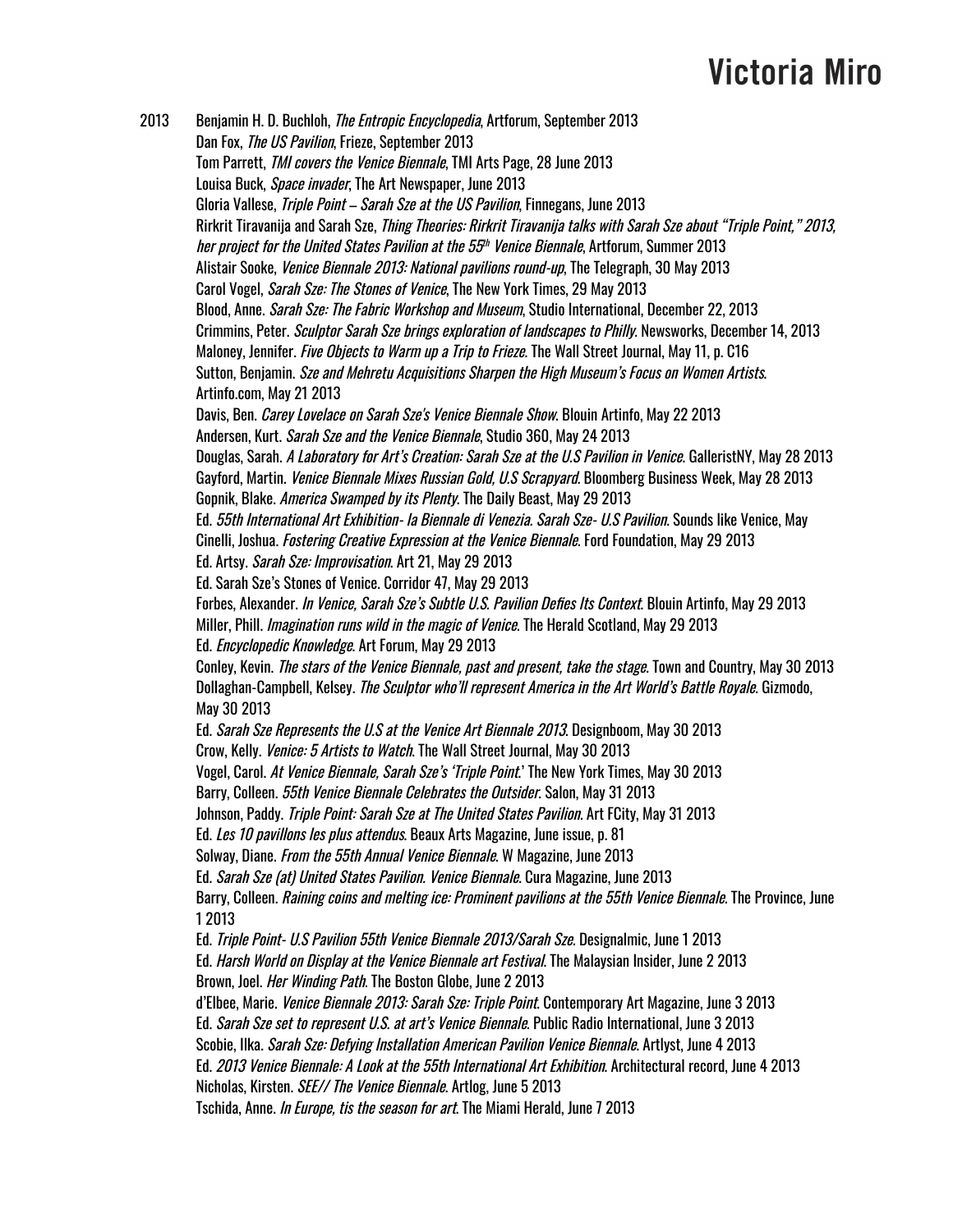del Pozo Ortea, Marta. *Sarah Sze: An acrobrat in Venice*. Art Discover, June 7 2013 Cattelan, Maurizio, Sarah Sze: Triple Point/ U.S. Pavilion/ Venice Art Biennale 2013, Vernissage, June 11 2013 Dacheaux, Stacy. *Sarah Sze Forages And Deposits A New Installation At Venice Biennale*. Beautiful Decay, June 12 Cembalest, Robin. Vision Quest: Exploring the Venice Biennale. Artnews.com, June 18 2013 Gardner, Ralph Jr., Composed Chaos: Ralph Gardner Jr. Meets Sarah Sze Near Hudson River Park's Pier 46. The Wall Street Journal, October 2 2013

2012 Joyce Beckenstein, *Fragile Balances: A Conversation with Sarah Sze*, Sculpture, September 2012 Vanessa Thorpe, *'I want people to stop and look at my art'*, The New Review (The Observer), 24 June 2012 Andrea K. Scott, A Million Little Pieces: The sculptural maelstroms of Sarah Sze, The New Yorker, 14 May 2012 Carol Vogel, Installation Artist Picked for Venice 2013, The New York Times, 23 February 2012 Helen Sumpter, Sarah Sze: Victoria Miro, Time Out, 2012 Budick. Ariella. *Sarah Sze: Infinite Line, Asia Society Museum, New York*. Financial Times, January 5 2012 ed. 23 Questions for Installation Artist and Draughtsman Sarah Sze. Blouin/Artinfo, January 23 2012 Hoberman, Mara. *Critics Picks: Sarah Sze, Asia Society*. Artforum, February 2 2012 Halperin, Julia. A Preview of the MTA's Ultra-Contemporary Public Art for New York's Second Avenue Subway Line. ARTINFO.com, February 6 2012 Halperin, Julia. Sarah Sze Will Represent the United States at the 2013 Venice Biennale. Artinfo.com, February 23 Russeth, Andrew. Sarah Sze Will Represent US at 2013 Venice Biennale. GalleristNY, February 23 2012 ed. Sarah Sze to represent US at 2013 Venice Biennale. Artreview.com, February 24 2012 Wetherbe, Jamie, *Artist Sarah Sze will represent US in 2013 Venice Biennale*. Los Angeles Times, February 24 Boucher, Brian. *Sarah Sze will represent the US at the Venice Biennale*. Art in America, February 24 2012 Lee, Ashley. Sarah Sze to represent the United Stated at 55th Venice Biennale. ArtAsiaPacific, Feb 27 2012 ed. Sarah Sze Selected to Represent the US at the 2013 Venice Biennale. Visual Arts Briefs, March 2 2012 Ferro, Shane. Take <sup>a</sup> Peek at the Worlds Installed at the ADAA Art Fair, from Armory Week's Official Press Kickoff. Artinfo.com, March 6 2012 Murg, Stephanie. Armory Week: Mayor Bloomberg Explains it All! Mediabistro /Unbeige, March 7 2012 Burns, Charlotte, et al. *New York fairs put on their game faces*. The Art Newspaper, March 8 2012 Yablonsky, Linda. Close Encounters: The Lowdown on the Uppercrust Art Fair. Artnet.com, March 8 2012 Russeth, Andrew. Ai Weiwei, Sarah Sze, 'The Clock' Honored in Art Critics' Association Awards. GalleristNY, March 16 2012 Kepler, Adam. Art Critics' Awards. The New York Times, March 18 2012

Grave, Romanov. *Sarah Sze – Infinite Line by Nick VanZanten*. Romanov Grave.com, March 23 2012 Harvey, Erika. A Special Award for Sarah Sze's High Line Art Installation. High Line Blog, March 28 2012 Gilbert, Alan. Frieze New York. Art-agenda, May 4 2012

2011 Jonathan Shaughnessy, The Illuminations of Sarah Sze, Vernissage, Autumn – Winter 2011 Graham T. Beck, Sarah Sze: Tanya Bonakdar Gallery, New York, USA, Frieze, January – February 2011 Gordon, Amanda. For the birds. ArtNews, May, 2011, p. 36 Browne, Alix. *High Notes: New Art on the High Line*. New York Mag – T Mag, June 7 2011 Ed. *Line Items*. The New Yorker, November 21, 2011, p. 30 Maloney, Jennifer. Subway Depths, Lit by Art. The Wall Street Journal, November 25 2011 ed. Goings on About Town: Art – Sarah Sze: Infinite Line. The New Yorker, December 8 2011 Wolff, Rachel. Turning <sup>a</sup> Room Into A Study in Perspective. The Wall Street Journal, December 10 2011 Rosenberg, Karen. *Everything in Is Right Place*. The New York Times, December 15 2011 Hulme, Emily. *High concepts on the High Line*. AM NY, June 3-5, 2011, p. 19

2010 Nana Asfour, *Sarah Sze*, Time Out New York, 14 – 20 October 2010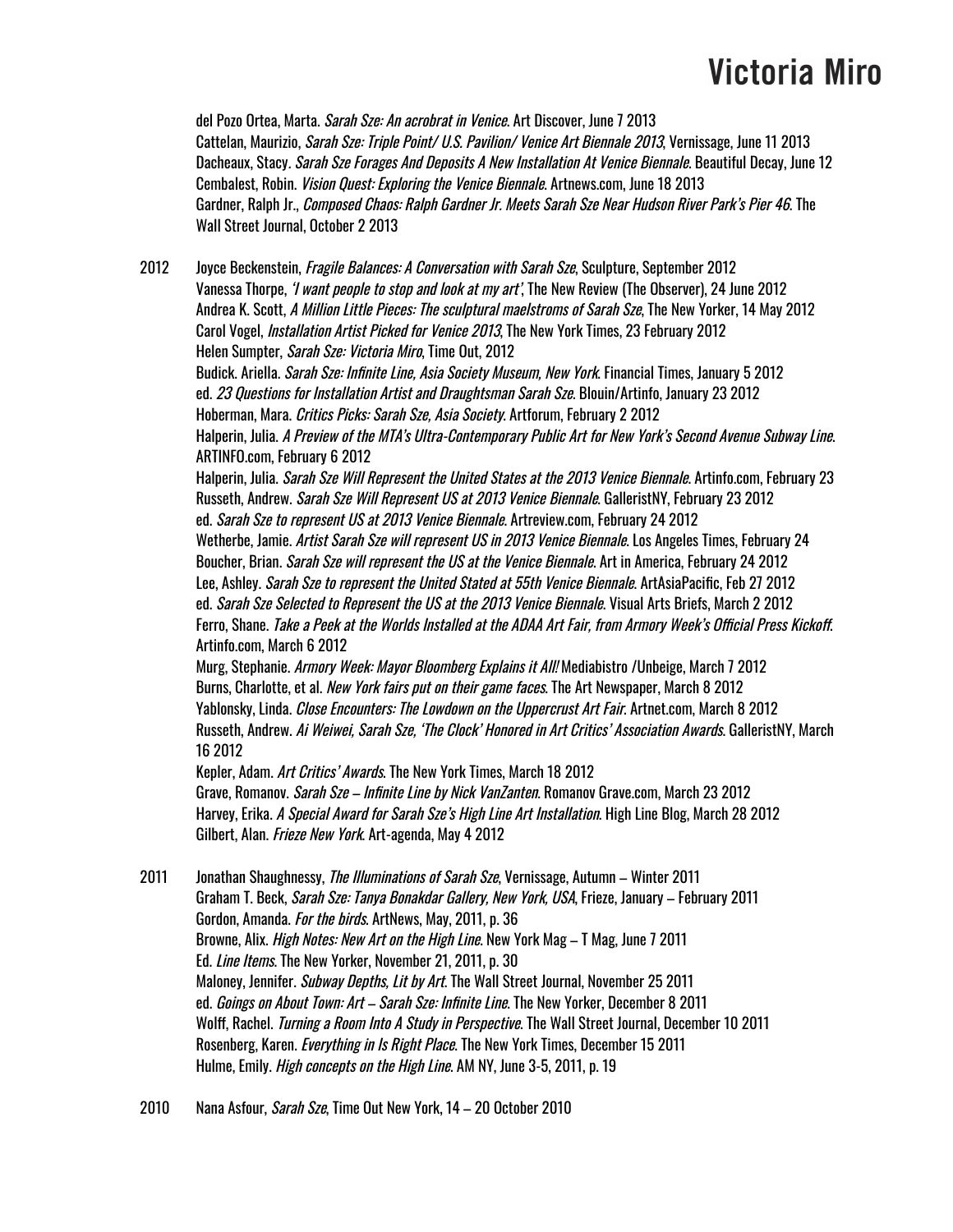Karen Rosenberg, Sarah Sze, The New York Times, October 2010 Christian Viveros-Fauné, *Sarah Sze's Return of the Real*, The Village Voice, September 29, 2010 Nathalie Hegert, Following Lines, ARTslant, 27 September 2010 Linda Yablonsky, Artifacts: Sarah Sze's Fine Mess, The New York Times, 20 September 2010 Meredith Mendelsohn, *Sarah Sze: The artist reveals the extraordinary in the familiar*, Art + Auction, September 2010 Phong Bui, *In conversation: Phong Bui with Sarah Sze*, The Brooklyn Rail, October 2010

- 2009 Clark, Robert, *Exhibition preview: Sarah Sze, Gateshead*. The Guardian Guide, 11 April 2009 Carlyle, Tim. Sarah Sze - Tilting Planet, The Architects' Journal, June 3, 2009 Simpson, Margaret. A bit of a tilt at new sculptures, The Journal, Newcastle, UK, May 9, 2009 Lewis, Tamzin. *Sarah Sze, Tilting Planet, Baltic*, The Journal, Newcastle, UK, April 29, 2009 Richards, Linda. *Sarah Sze Baltic work tipped for success*, Evening Chronicle, February 28, 2009
- 2008 Searle, Adrian, *Cowpokes and vetis*, The Guardian, 23 September 2008 Dorment, Richard, *Look out – it's another spider*, The Daily Telegraph, 23 September 2008 Glover, Michael, Magical Mystery Tour, The Independent, 20 September 2008 Landi, Ann. Poet, Explorer, Innovator, Scavenger, Jester, ARTnews, Summer, 2008 Stefan, Olga. *Perfect Synthesis: The Installation Art of Sarah Sze*, Chicago Artists' News, December, 2008 Browne, Alix. Artful Lodgers, T Magazine New York Times, November 9, 2008 Herbert, Martin. Liverpool Biennial 2008, Frieze, November 1, 2008 Wallpaper.com. Made Up: Liverpool Biennial 2008, Wallpaper\*, September 26, 2008 Guardian.co.uk. *Liverpool Biennal: a guide to avoid going around in circles*, Guardian, September 24, 2008 Dorment, Richard. Liverpool Biennial: Made Up, Daily Telegraph, September 22, 2008 Jackson, Ian. The Biennial - A users guide, Liverpool.com, September, 2008 Chiaki, Sakaguchi. *Sarah Sze, Animating the impersonal*, Art it, Spring/Summer, 2008 Watanabe, Hiroshi. Art Led by Architecture, Architecture and Urbanism, April, 2008 Eubank, Donald. *Sarah Sze*, The Japan Times, February 21, 2008 Geldard, Rebecca. Art: Best of 2007, Time Out, December 19 - January 1, 2008
- 2007 Holmes, Pernilla, *Sarah Sze*, ArtNews, December 2007 Hammonds, Kit, Sarah Sze, Tema Celeste, Issue 124, November/December 2007 Campbell, Peter, At Victoria Miro, London Review of Books, October 4, 2007 Williams, Eliza, Sarah Sze: Victoria Miro Gallery, London September 1 to 22, Art Monthly, October 2007 Darwent, Charles, *This is a fine mess you've got me into*, The Independent on Sunday, September 9, 2007 Charlesworth, JJ, Exhibition of the Week, Time Out, 12 September 2007 Brookes, Michael, Sarah Sze, Metro, 4 September 2007 A Tilted View, Visual Arts Briefs, February 16, 2007, Sarah Sze at Sweden's Malmö Konsthall, ArtInfo.com, January 15, 2007
- 2006 Coe, Julie. *24<sup>th</sup> Street*, Departures, November/December 2006, p. 106 Hoban, Phoebe. Sze, More Clearly?, Samsung DigitAll Magazine, Fall 2006, p.14 Johnson, Ken. Sarah Sze: Corner Plot, New York Times, June 2, 2006 Scott, Andrea K. Floor Through, Time Out New York, May 11 – 17, 2006 Caravanos, Adelle. Constructing a Corner Curiosity, Science & the City, May 7, 2006 Shattuck, Kathryn. *Sidewalk Art Encourages Viewers to be Peeping Toms*, New York Times, April 29, 2006 Vogel, Carol. Inside Art: A Model Apartment, New York Times, March 24, 2006 Finkel, Jori. Top 10 Trends: Salons de Refuse, ARTnews, February 2006, pp. 102-103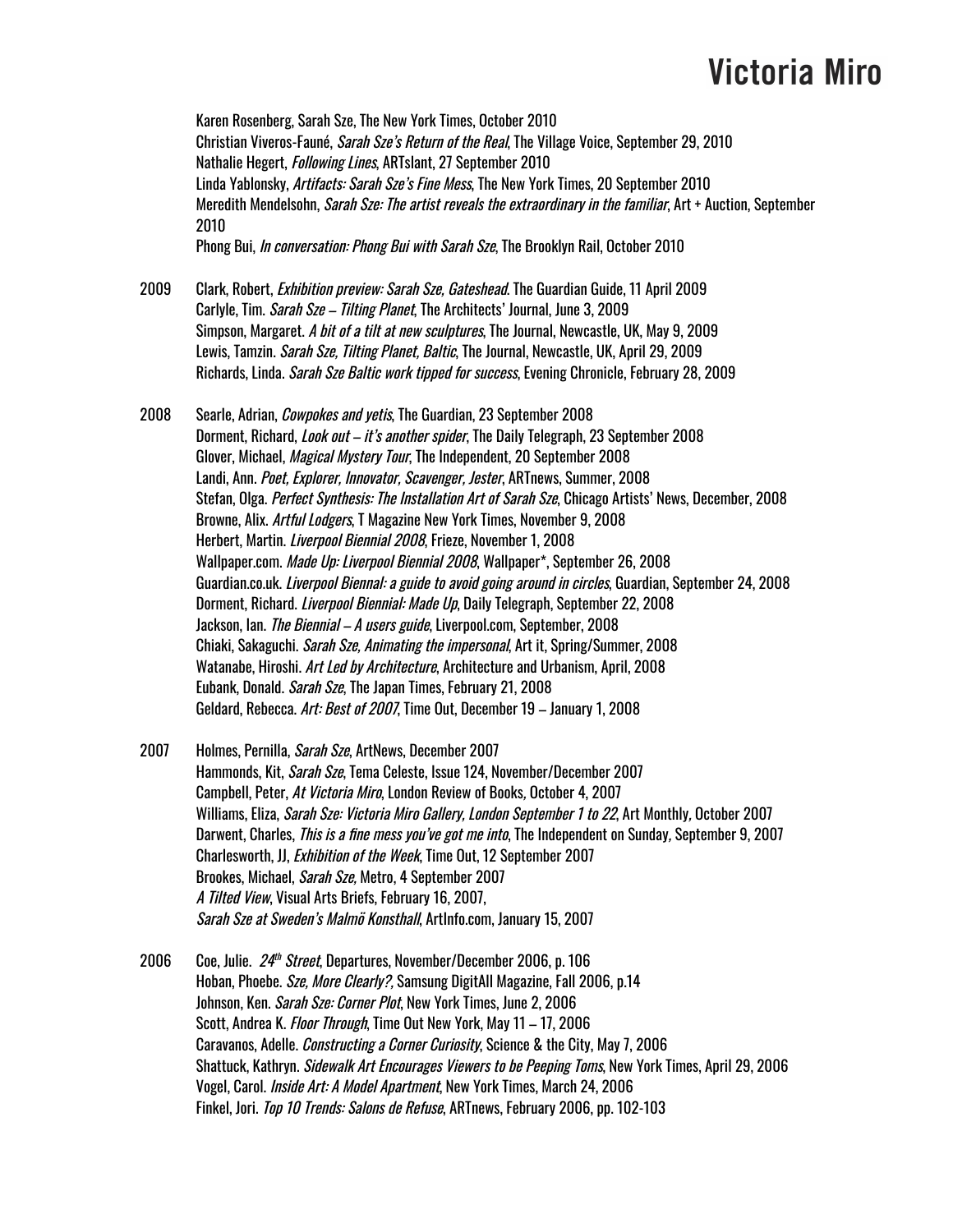Amy, Michael. *Sarah Sze*, Sculpture Magazine, January/February 2006, pp. 72 – 73

- 2005 Todd, Susan. An Equal and Mutual Admiration: Creating An Equal and Opposite Reaction, Seattle Opera Magazine, Winter 2005/2006 Richard, Frances. Sarah Sze, Marianne Boesky Gallery, Artforum, September 2005 Neil, Jonathan T.D. In View: Sarah Sze, Modern Painters, September 2005 Nichols, Matthew Guy. Sarah Sze at Marianne Boesky, Art in America, September 2005 Baird, Daniel. *Sarah Sze*, The Brooklyn Rail (cover story), June 2005 Sarah Sze, The New Yorker, June 27, 2005 Saltz, Jerry. Anal-Retentive Princess; Looking at structure in magical, maniacal ways, The Village Voice, June 17, 2005 Goodbody, Bridget. *Sarah Sze*, Time Out New York, June 2-8, 2005 Stern, Steven. Art. Sarah Sze, Absolute, May 2005, pp. 74-77
- 2004 Schwabsky, Barry. Sarah Sze, Contemporary, special sculpture issue #64, 2004 Kristal, Marc. The Architecture of Art, Metropolis, February 2004, p.38 Kerr, Merrily. *Sculptor Sarah Sze Wins Macarthur Fellowship*, Art AsiaPacific, Winter 2004, p.24
- 2003 Carlock, Marty. Sarah Sze's Organized Chaos, Sculpture, November 2003, cover & pp. 24-29 Nakamura, Marie-Pierre. Interview, art actuel, September – October 2003, pp. 82-84 Chasin, Noah. Sarah Sze, The Triple Point of Water, Time Out New York, August 28–September 4, 2003 Kimmelman, Michael. A Seasonal Migration of Cultural Scope, New York Times, August 8, 2003 Triple Point of Water at Whitney Museum of American Art, The New Yorker, August 4, 2003 Sculpture Forever, Flash Art, June 2003 Yablonsky, Linda. Going Mobile, ARTnews, Summer 2003 Chiu, Melissa. *Sarah Sze, Art* AsiaPacific, Winter 2003
- 2002 Temin, Christine. *Strand theater*, The Boston Globe, December 6, 2002 Richard, Frances. Penetration, Artforum, October 2002 Penetration, The New Yorker, July 15, 2002 Yablonsky, Linda. Piercing Analysis, Time Out New York, June 20-27, 2002 Levin, Kim. *Penetration*, Village Voice, June 19, 2002 Kostabi, Mark. On Penetration, Shout, June/July 2002, p. 17 Marks, Peter. Artist at Work: Sarah Sze. Transforming Life's Detritus Into Sculpture, New York Times, June 12, 2002 Snyder, Bill. A plunge under the Sculpture Garden Skyway News, Minneapolis, June 8, 2002 Israel, Nico. XXV Bienal de Sao Paolo, Artforum, Summer 2002, pp. 171-2 Wolfe, Kristin L. *Creating Sculptural Galaxies*, Visual Arts Journal – SVA, Summer 2002 Ebony, David. Asia Society spotlights contemporary commissions, Art in America, March 2002 Smith, Roberta. Critic's Notebook: Frank Stella Pops Up All Over, New York Times, January 8, 2002 2001 Cotter, Holland. *Cosmopolitan Trove on the Road to China*, New York Times, November 16, 2001 Cotter, Holland. Across the Hudson Highland, Sculptures are Sprouting, Inside and Out, New York Times, July 20, 2001

Sze, Sarah. Contribution to *The Curator's Egg*, Vol.1, May 2001 Clifford, Katie. *Sarah Sze*, ARTnews, February 2001, p. 155-6 Reid, Calvin Sarah Sze, Art in America, February, 2001, p.142 Gilmore, Jonathan. *Sarah Sze*, tema celeste, January/February 2001, p. 94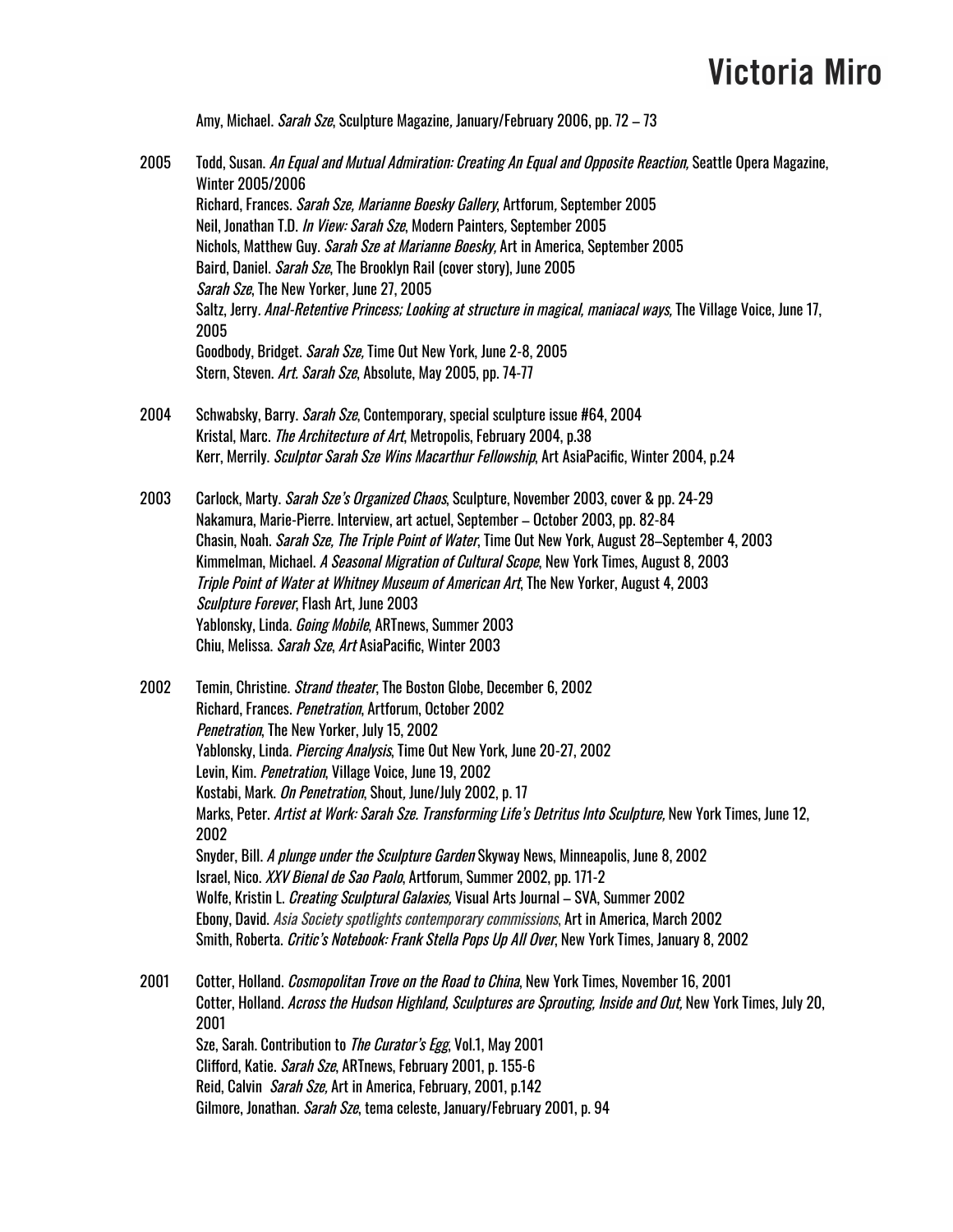Rottner, Nadja. Sarah Sze, Flash Art, January/February 2001 Israel, Nico. Sarah Sze, Artforum, January 2001, p. 138

2000 Saltz, Jerry. *True Confections*, Village Voice, November 14, 2000. Cotter, Holland. *Innovators Burst Onstage One (Ka-pow!) at a Time*, New York Times, November 10, 2000 Dailey, Meghan. *Sarah Sze*, Time Out New York, November 9,2000. Saltz, Jerry. My Sixth Sense, The Village Voice, March 29-April 3, 2000 Schjeldahl, Peter, *Pragmatic Hedonism*, The New Yorker, April 3, 2000, p. 94 Caniglia, Julie. *Queen of Clutter*, Harper's Bazaar, March 2000, p. 306 Carnegie International, tema celeste, January/February 2000, p. 104 Sarah Sze, BT - Very New Art 2000, January 2000

1999 Gingeras, Alison, *Sarah Sze: La Poesie du Meddano*, BeauxArts, December, 1999, pp.58-61 Smith, Roberta. *Carnegie International: Safe Among Seamless Shadows*, New York Times, November 17,1999 Schwabsky, Barry. *Sarah Sze, Museum of Contemporary Art, Chicago*, Artforum, October 1999, p. 143 Birnbaum, Daniel. Just So, Frieze, September/October 1999, pp. 90-93 Purcell, Greg. Sarah Sze Museum of Contemporary Art Chicago, New Art Examiner, September, 1999, Vol. 27, No. 1 pp. 50 Vetrocq, Marcia E. The Venice Biennale Reformed, Renewed, Redeemed, Art in America, September 1999, pp. 83-94 Birnbaum, Daniel. Patience in Theory, Artforum, September 1999, pp.154 Randall, Frederika. A Biennale for the Millennium, The Wall Street Journal, July 29,1999, pp. A24 Kastner, Jeffrey. Discovering Poetry Even in the Clutter Around the House, New York Times, July 11, 1999, p. 36 Slyce, John. *Cheerios, Candy Kisses, Q-Tips, and Duct Tape*, Flash Art, Summer 1999, pp.116 Kastner, Jeffrey. Sarah Sze: Tipping the Scales, Art/Text, No.65, May-July 1999 Feinstein, Rochelle. Leftovers, Art On Paper, January – February 1999 Phillips, Christopher. Art for an Unfinished City, Art in America, January 1999

1998 Yablonsky, Linda. Berlin Sprawl, Time Out New York, November 5-12, 1998 Moshkovits, Boris. Berlin Biennale '98, Flash Art, November- December 1998 Packer, William. *Everything but Painting and Sculpture*, Financial Times, October 6,1998 Gianmarco del Re. *Sarah Sze, ICA*, Flash Art, October 1998 Slyce, John. *Sarah Sze*, Institute of Contemporary Art, London, 1998 (exhibition catalogue) Barrett, David. Sarah Sze, Frieze, Summer 1998 Glover, Izi. All Kinds of Everything, Make, June – August 1998 Murray, Fraser. Exhibitions, The Architect's Journal, April 30,1998 Romney, Jonathan. Cabbages and Cool Things, The Guardian, April 17,1998 Sumpter, Helen. Junk Junkie, The Big Issue #279, April 13,1998 Kent, Sarah. Sarah Sze, Time Out London, April, 22,1998 Hudson, Judy. Bomb, No. 66, Spring 1998 98 people to watch in '98, Time Out New York, January 29 – February 5, 1998 Heartney, Eleanor. The Return of the Red-Brick Alternative, Art in America, January 1998

1997 Smith, Roberta. More Space and Gracious, Yet Still Funky at Heart, New York Times, October 31,1997 Camhi, Leslie. P.S.1 Back in Session, The Village Voice, November 4,1997 Hogrefe, Jeffrey. Late for Art School-P.S.1 Re-opens, The New York Observer, October 27,1997 Schmerler, Sarah. *School's in: P.S. 1 Rings the Bell on a Brand New Season*, Time Out New York, November 6,1997 Saltz, Jerry. Jenny Gage and Sarah Sze, Time Out New York, September 25, 1997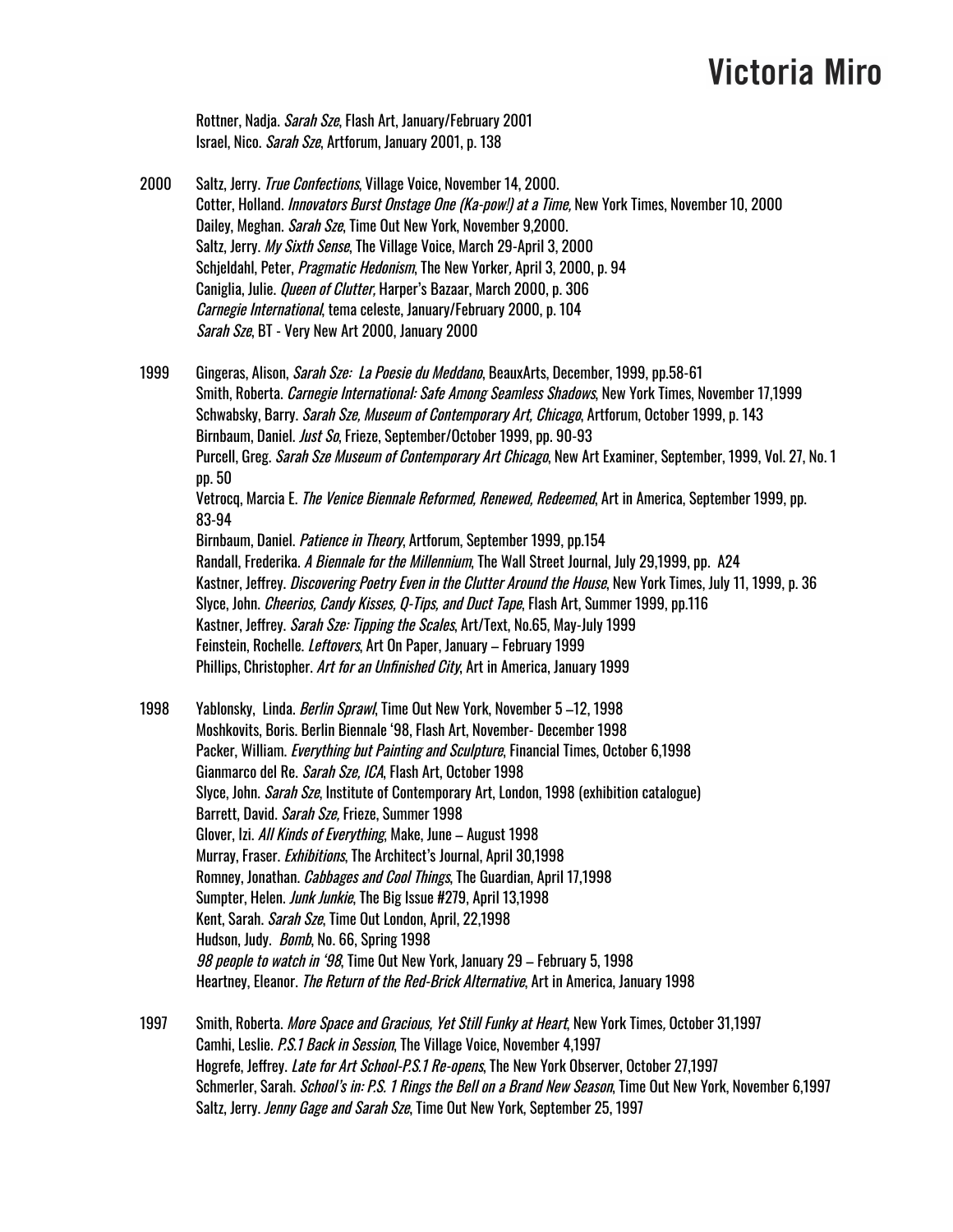Voice Choices, The Village Voice, September 23, 1997 Cotter, Holland. Art in Review: Drawings and Paintings, Wooster Gardens, New York Times, September 19,1997 Dalton, Jennifer. Sarah Sze, Review, September 15,1997 Murdock, Robert M. Killing Time, Review, September 15,1997 Kino, Carol. Drawings and Paintings, Time Out New York, October 2,1997 Cotter, Holland. Art in Review: Killing Time, New York Times, September 12,1997 Frankel, David. The Name of the Place, Artforum, May 1997 Cotter, Holland. Art in Review: The Name of the Place, Casey Kaplan Gallery, New York Times, January 31,1997 Saltz, Jerry. *The Name of the Place*, Time Out New York, January 30,1997 Voice Choices, The Village Voice, January 28, 1997

1996 Smith, Roberta. *Culture and Commerce Live Side by Side in SoHo*, New York Times, September 13,1996

### **Selected Bibliography**

- 2021 Sarah Sze after image, (Paris : Fondation Cartier pour l'Art Contemporain, 2021)
- 2019 Koek, Ariane, *Entangle / Physics and the Artistic Imagination* (Ostfildern: Hatje/Cantz, 2019) Wood, Jon, Kelly, Julia, Contemporary Sculpture: Artists' Writings and Interviews, (Berlin: Hatje Cantz, 2019) Morrill, Rebecca, *Great Women Artists*, (London; New York: Phaidon, 2019)
- 2018 Enwezor, Okwui, Damian Lentini, Julie Mehretu, Zadie Smith, Sarah Sze, *Sarah Sze: Centrifuge* (Munich: Haus der Kunst and Buchhandlung Walther König, 2018) Smith, Zadie, *Feel Free* (New York: Penguin Books, 2018) Fondation Cartier pour l'art contemporain : <sup>a</sup> beautiful elsewhere (Paris : Fondation Cartier pour l'art contemporain and Shangai : Power station of art, 2018) Karlholm, Dan, Moxey, Keith, *Time in the History of Art: Temporality, Chronology, and Anachrony,* (New York, NY : Routledge, 2018)
- 2017 Bedford, Christopher, Hal Foster, Katy Siegel, Renata Salecl, Hito Steyerl, Sarah Sze: Timekeeper (New York: Gregory Miller & Company, 2017) Enwezor,Okwui, Sarah Sze, (New York: Phaidon Press, 2017) Earnest, Jarrett, Lucas Zwirner, Tell Me Something Good: Artist Interviews from the Brooklyn Rail (New York: David Zwirner Books, 2018) McCarthy, Bridget, The artist project : what artists see when they look at art (New York: Metropolitan Museum of Art and Phaidon Press, 2017) Balsom, Erika, René Lauritsen, Janna Lund and Sarah Sze, *Sarah Sze* (Copenhagen: Copenhagen Contemporary, 2017) Heller, Ena, *Time as Landscape: Inquiries of Art and Science* (Berkeley, CA: University of California Press, 2017) Quaroni, Grazia, *High Lights: La Collection De La Fondation Cartier Pour L'Art Contemporain* (Paris: Fondation Cartier pour l'art contemporain, 2017) Cataldo, Samantha, Deep Cuts: Contemporary Paper Cutting (Manchester, NH: Currier Museum of Art, 2017)
- 2016 Enwezor, Okwui, Benjamin Buchloh and Laura Hoptman, Sarah Sze (New York: Phaidon Press, 2016) Fiore, Jessamyn, *The Beginning of Trees and the End* (New York, NY: David Zwirner Books, 2016) Latour, Bruno, *Reset Modernity!* (Cambridge, MA: MIT Press, 2016)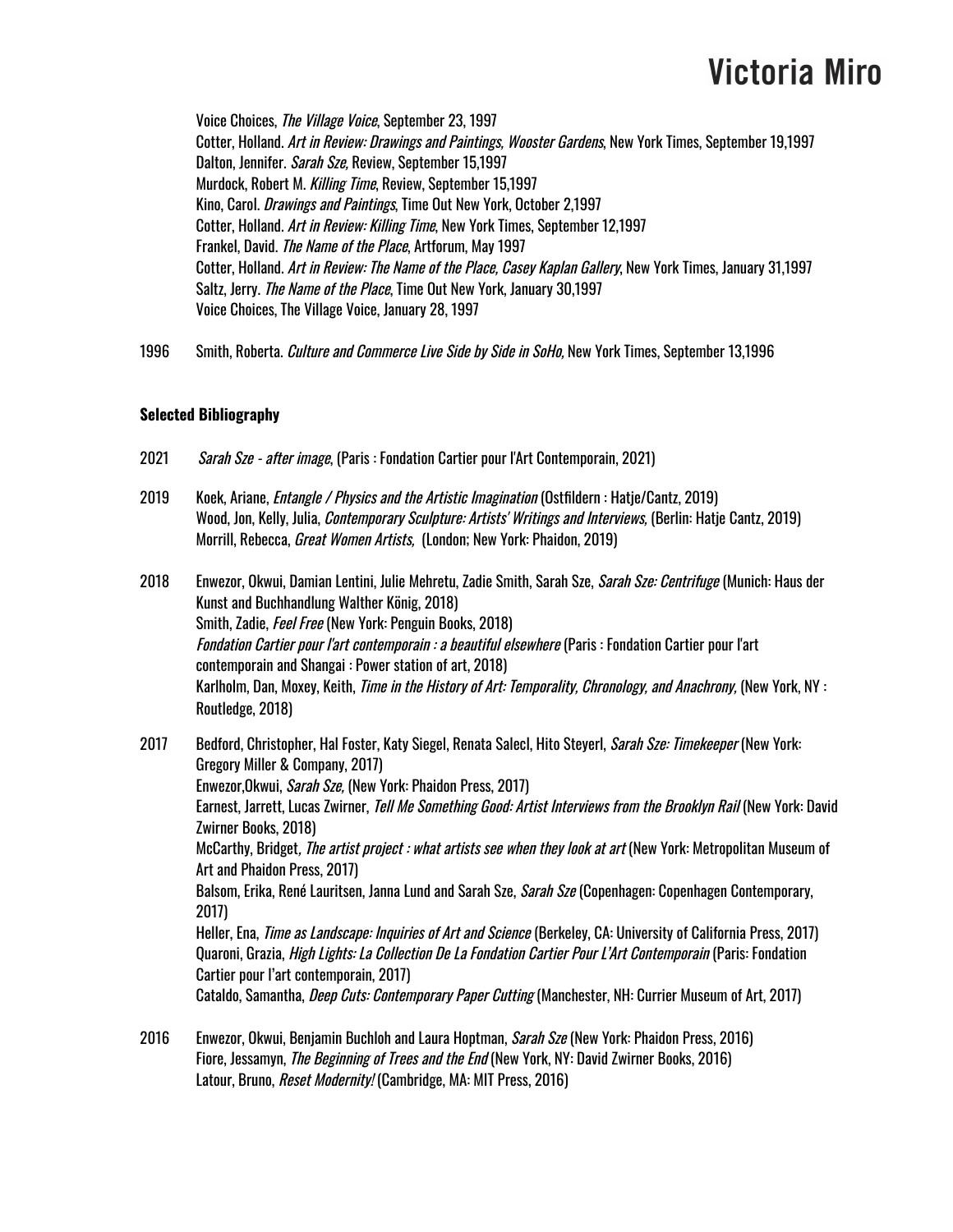- 2015 Slager, Henk, Zhang Qing, Asia Time. The 1st Asia Biennial and the 5th Guangzhou Triennial (Guangzhou, China: Guangdong Museum of Art, 2015) Ottinger, Didier, *Picasso.mania. Picasso and the contempory masters* (Paris: Centre Pompidou, 2015) Grovier, Kelly, Art Since 1989 (New York: Thames and Hudson, 2015) Stewart, Mary, *Launching the Imagination: A Comprehensive Guide to Basic Design* (New York: McGraw-Hill Education, 2015)
- 2014 Bolton Stroud, Marion, Arthur Danto, Jonathan Gilmore and Jeffery Kastner, Sarah Sze at The Fabric Workshop and Museum (New York: The Fabric Workshop and Museum, 2014) Bonasinga, Kate and Lucy R. Lippard, *Curating at the Edge: Artist Respond to the US Mexico/Border* (Austin: University of Texas Press, 2014) Reynaert, Francois, L'Art Et L'Histoire Du Nord Pas-De-Calais (Lille: Flammarion, 2014)
- 2013 Moszynska, Anna, *Sculpture Now* (London: Thames and Hudson, 2013) Egan, Jennifer, Johanna Burton, Carey Lovelace and Holly Block, *Sarah Sze: Triple Point*. Catalogue to accompany the Venice Biennale (New York: The Bronx Museum of the Arts and Gregory R. Miller & Co., 2013) Daniel, Marion, *Poétique D'Objets* (Dunkerque, France and Paris: Lieu d'Art et Action contemporaine (LAAC) and Éditions Dilecta, 2013)

2012 Crowston, Catherine, Josée Drouin-Brisebois and Jonathan Shaughnessy, Misled by Nature: Contemporary art and the Baroque (Ottawa: National Gallery of Canada, 2012) Hauptman, Jodi, Fast Forward: Modern Movements 1913-2013 (New York: The Musueum of Modern Art and the High Museum of Art, 2012) Don, Katherine, *Do a Book* (Beijing, China: Red Box Studio, 2012) Dreishpoon, Douglas, Louis Grachos and Heather Pesanti, *Decade: Contemporary Collecting: 2002-2012* (Buffalo: Albright-Knox Art Gallery, 2012) Hushka, Rock, Drawing Line into Form: Works on Paper by Sculptors (Tacoma: Tacoma Art Museum, 2012) La Farge, Annik, On The High Line (New York: Thames and Hudson, 2012) Sollins, Marybeth, Art 21: Art in the 21st Century [6] (New York: Art21, Inc., 2012)

- 2011 Chiu, Mellissa, Saskia Sassen and Miwako Tezuka, *Sarah Sze: Infinite Line* (New York: Asia Society Museum, 2011) Bergesi, Olivier and Audrey Adorni, *Sarah Sze* (Nice: MAMAC and Ceysson Éditions d'Art, 2011)
- 2010 Nakazawa, Shinichi and Yuko Hasegawa, *Transformation* (Tokyo: Museum of Contemporary Art Tokyo, 2010)
- 2009 Hanru, Hou and Thierry Raspail, *The Spectacle of the Everyday* (Lyon, France: Biennale de Lyon, 2009) Misato, Fudo, Hundred Stories about Love (Kanazawa, Japan: 21st Century Museum of Contemporary art Kanazawa, 2009)
- 2008 Domela, Paul, *Made Up!: The Liverpool Biennial Reader* (Liverpool: Liverpool University Press, 2008) Poirier, Matthieu, *Landscope, Landscape and Contemporary Drawing* (Paris: Black Jack Éditions, 2008) Hays, Michael K. and Dana Miller, *Buckminster Fuller: Staring at the Universe* (New York: Whitney Museum of Art and Yale University, 2008) Hasegawa, Yuko, *Sarah Sze* (Tokyo: Hermès Japon Co., 2008)
- 2007 Norden, Linda and Arthur Danto, Sarah Sze (New York: Harry N. Abrams, Inc., 2007) Grambye, Lars, *Sarah Sze* (Malmo: Malmo Konsthall, 2007)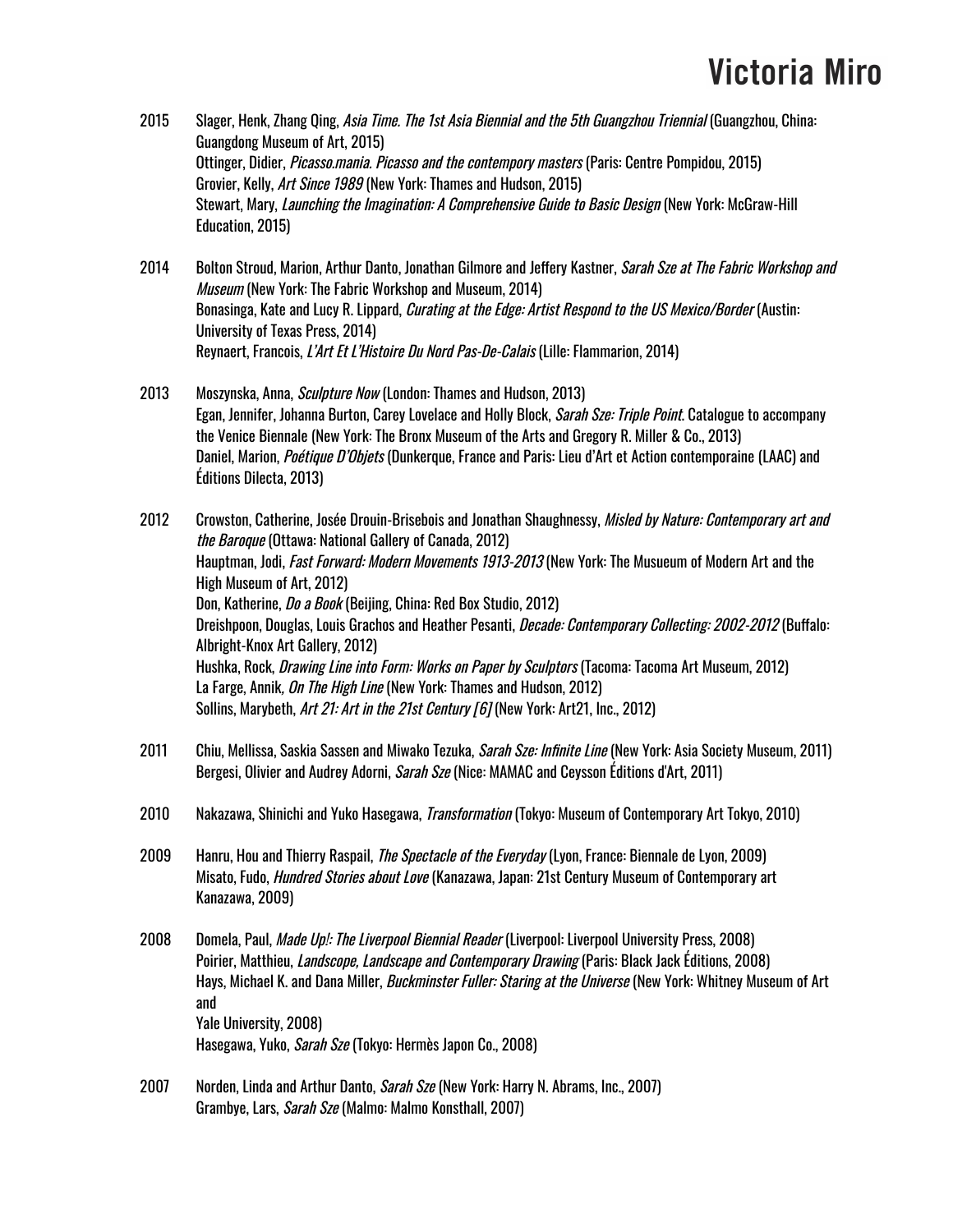Collins, Judy, Sculpture Today (London: Phaidon Press, 2007) 40 MCA (Chicago: Museum of Contemporary Art, 2007)

- 2006 *Collection of the Fondation Cartier pour l'art contemporain at MOT Tokyo* (Paris and Tokyo: Fondation Cartier pour l'art contemporain and FOIL, 2006) Ellegood, Anne and Johanna Burton, *The Uncertainty of Objects and Ideas: Recent Sculpture* (Washington, DC: Hirshhorn Museum and Sculpture Garden, Smithsonian Institution, 2006)
- 2005 Lupton, Ellen and Abbott Miller, *Swarm* (Philadelphia: The Fabric Workshop and Museum, 2005) Gnemmi, Edoardo, Sarah Sze (Italy: Fondazione David Halevim, 2005)
- 2004 Wye, Deborah, Artists & Prints: Masterworks from The Museum of Modern Art (New York: The Museum of Modern Art, 2004) Coatzee, Mark, *Not.Afraid.: Rubell Family Collection* (New York: Phaidon Press, 2004) Steiner, Rochelle, *State of Play* (London: Serpentine Gallery, 2004) Hasegawa, Yuko, The Encounters in the 21st Century, Polyphony-Emerging Resonances (Kanazawa, Japan: 21st Century Museum of Contemporary Art, 2004)
- 2003 Sparks, Karen J.**,** Britannica Book of the Year 2003 (Chicago : Encyclopaedia, 2003) Bonami, Francesco, *The Moderns* (Turin: Castello di Rivoli, 2003) Vaughan, Gerard, 31 New Acquisitions (Melbourne: National Gallery of Victoria, 2003) World rush \_4 artists (Melbourne: National Gallery of Victoria, 2003) Chuh, Kandice, *Imagine Otherwise: on Asian Americanist Critique* (Durham, NC: Duke University Press, 2003) Hirsch, Faye, *Reflection: Seven Years in Print* (New York: Miriam and Ira D. Wallach Art Gallery, Columbia University, 2003) Richard, Frances and Sina Najafi, *The Paper Sculpture Book* (New York: Independent Curators International, 2003)
- 2002 Hug, Alfons, *Cidades: 25<sup>th</sup> Bienal de São Paulo, Iconografias Metropolitanas* (São Paulo: Fundação Bienal de São Paulo, 2002)
- 2001 Bianchi, Josiana, *MoMA: The Art of Conversation* (New York: Museum of Modern Art, November 2001) Smith, Elizabeth A. and Douglas Rushkoff, *Sarah Sze* (Annandale-on-Hudson, NY: Center for Curatorial Studies, Bard College, 2001) Vision Art Exhibitions – The House. Bo01 City of Tomorrow (Varnamo, Sweden: Falth & Hassler, 2001) Hainley, Bruce, *The Americans: New Art* (London: Barbican Gallery, 2001)
- 2000 Anderson, Maxwell, *Whitney Biennial 2000* (New York: Whitney Museum of American Art, 2000) Cruz, Amanda, CI:99/00 (Pittsburgh, PA: Carnegie Museum of Art, 2000) de Loisy, Jean, La Beauté (Avignon: Flammarion and Mission, 2000)
- 1999 Szeemann, Harald, *48 Esposione Internazionale d'arte La Biennale di Venezia* (Venice: La Biennale di Venezia, 1999) Krause-Wahl, Antje, *Sarah Sze* (Leipzig: Galerie für Zeitgenössische Kunst, 1999) Sans, Jerome and Jean Louis Schefer, *Sarah Sze* (London: Thames and Hudson and Foundation Cartier pour l'art contemporain, 1999) Boris, Staci and Francesco Bonami, *Sarah Sze* (Chicago: Museum of Contemporary Art, 1999) Kurjakovic, Daniel, *Other Rooms Other Voices - Audio Works by Artists* (Switzerland: Memory/Cage Editions, 1999)